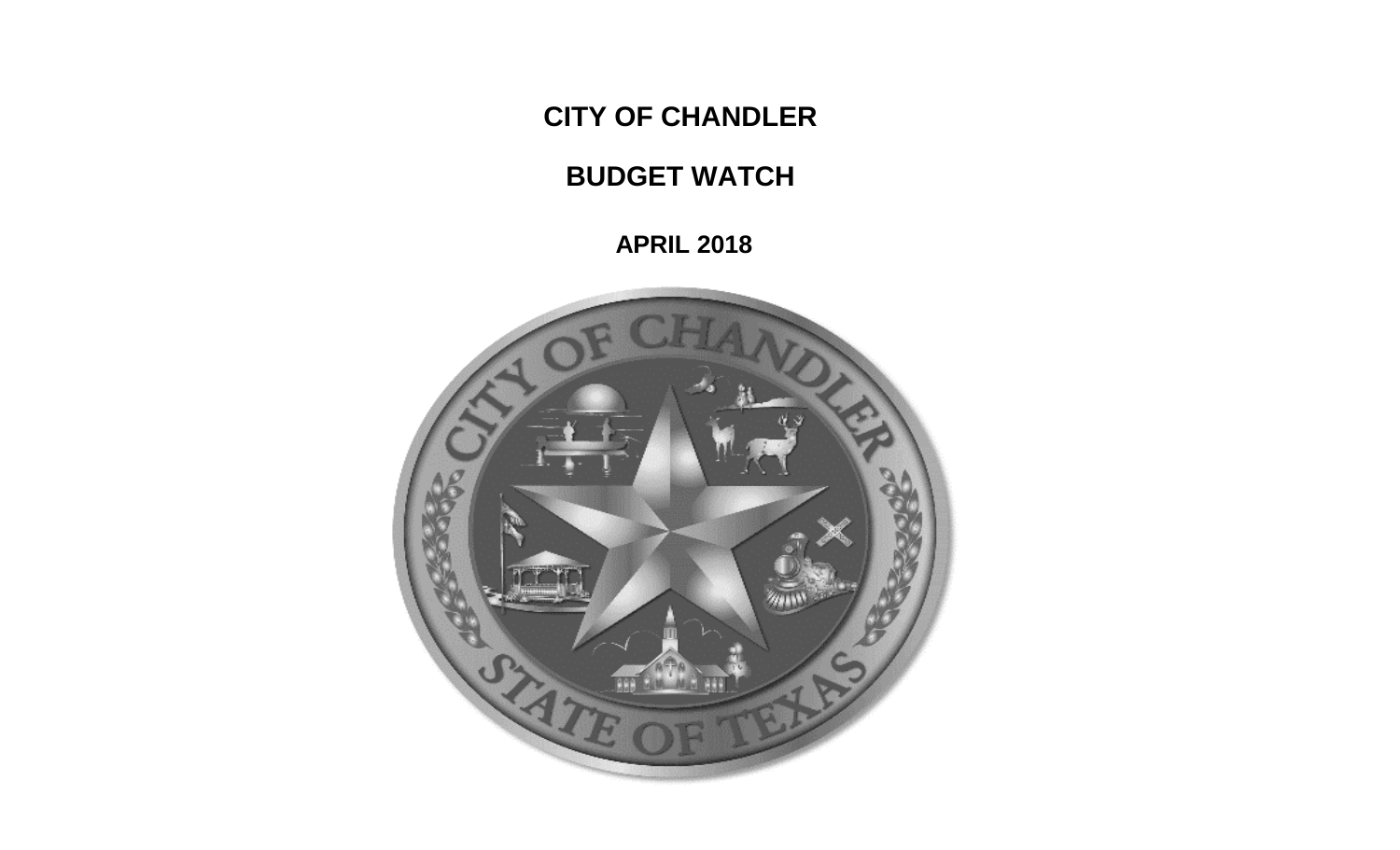|                                            | <b>General Fund Summary</b>                 |                    |                                                                                                  |                                                                                                   | <b>Capital Improvement Fund Summary</b> |                    |      |
|--------------------------------------------|---------------------------------------------|--------------------|--------------------------------------------------------------------------------------------------|---------------------------------------------------------------------------------------------------|-----------------------------------------|--------------------|------|
|                                            |                                             |                    |                                                                                                  |                                                                                                   |                                         |                    |      |
|                                            | FY 18 Amended Budget                        | <b>YTD Actuals</b> | %                                                                                                |                                                                                                   | FY 18 Amended Budget                    | <b>YTD Actuals</b> | %    |
| Revenue                                    | 2,814,235                                   | 1,810,307          | 64%                                                                                              | Revenue                                                                                           | 36,936                                  | 12,856             | 35%  |
| Expenditures                               | 2,812,435                                   | 1,420,525          | 51%                                                                                              | Fund Balance (PY Insurance Proceeds)                                                              | 9,792                                   | 9,792              | 100% |
|                                            |                                             |                    |                                                                                                  | <b>Total CIP Resources Available</b>                                                              | 46,728                                  | 22,648             | 48%  |
|                                            | <b>Utility Fund Summary</b>                 |                    |                                                                                                  | <b>Expenditures</b>                                                                               | 46,728                                  | 53,518             | 115% |
|                                            |                                             |                    |                                                                                                  |                                                                                                   |                                         |                    |      |
|                                            | FY 18 Amended Budget                        | <b>YTD Actuals</b> | %                                                                                                |                                                                                                   | <b>Special Revenue Funds Summary</b>    |                    |      |
| Revenue                                    | 1,208,050                                   | 677,925            | 56%                                                                                              |                                                                                                   |                                         |                    |      |
| Fund Balance PY Bond (Well #7)             | 960,327                                     | 960,327            | 100%                                                                                             |                                                                                                   | FY 18 Amended Budget                    | <b>YTD Actuals</b> | %    |
| Fund Balance Supplmental - Clarifier       | 61,620                                      | 61,620             | 100%                                                                                             |                                                                                                   |                                         |                    |      |
| <b>Total Resources</b>                     | 2,229,997                                   | 1,638,252          | 73%                                                                                              |                                                                                                   |                                         |                    |      |
| Expenditures                               | 2,229,997                                   | 910,293            | 41%                                                                                              | <b>Court Security Fund Revenue</b>                                                                | 13,694                                  | 14,865             | 109% |
|                                            |                                             |                    |                                                                                                  | <b>Court Security Fund Expenditures</b>                                                           | 13,694                                  |                    | 0%   |
| <b>Chandler Sports Association Summary</b> |                                             |                    |                                                                                                  |                                                                                                   |                                         |                    |      |
|                                            |                                             |                    | Court Technology Fund Revenue                                                                    |                                                                                                   | 5,288                                   | 1,995              | 38%  |
|                                            | FY 18 Amended Budget                        | <b>YTD Actuals</b> | $\frac{0}{0}$                                                                                    | Court Technology Fund Expenditures                                                                | 5,288                                   | 2,228              | 42%  |
| Revenue                                    | 197,350                                     | 71,090             | 36%                                                                                              |                                                                                                   |                                         |                    |      |
| Expenditures                               | 197,100                                     | 70,652             | 36%                                                                                              | Leose Fund Revenue                                                                                | 1,093                                   | 1,086              | 99%  |
|                                            |                                             |                    |                                                                                                  | Leose Fund Expenditures                                                                           | 1,093                                   | 1,485              | 136% |
|                                            |                                             |                    |                                                                                                  |                                                                                                   |                                         |                    |      |
|                                            | Departmental Expenditures Budget VS. Actual |                    |                                                                                                  | Donations Fund Revenue                                                                            | 1,000                                   | 4,550              | 455% |
|                                            |                                             |                    |                                                                                                  | Donations Fund Expenditures                                                                       | 1,000                                   | 3,086              | 309% |
|                                            | FY 18 Amended Budget                        | <b>YTD Actuals</b> | %                                                                                                |                                                                                                   |                                         |                    |      |
| Administration                             | 1,097,276                                   | 622,116            | 57%                                                                                              | <b>TIF Revenue</b>                                                                                | 29,634                                  | 18,252.30          | 62%  |
| <b>Public Works</b>                        | 613,874                                     | 249,699            | 41%                                                                                              | <b>Fund Balance</b>                                                                               | 1,165,425                               | 1,165,425          | 100% |
| <b>Community Center</b>                    | 6,200                                       | 5,075              | 82%                                                                                              | <b>Total TIF Resources Available</b>                                                              | 1,195,059                               | 1,183,677          | 99%  |
| <b>Municipal Court</b>                     | 257,103                                     | 144,044            | 56%                                                                                              | <b>TIF Expenditures</b>                                                                           | 1,223,481                               | 459,344            | 38%  |
| Library / Museum                           | 63,508                                      | 41,643             | 66%                                                                                              |                                                                                                   |                                         |                    |      |
| Police                                     | 577,374                                     | 287,296            | 50%                                                                                              |                                                                                                   | <b>Notes</b>                            |                    |      |
|                                            |                                             |                    |                                                                                                  | Library/Museum has spent 66% of Budget due to one-time expenditures for A/C Unit and Painting and |                                         |                    |      |
| <b>CSA</b>                                 | 197,100                                     | 70,652             | 36%                                                                                              | utility expenditures trending higher than anticipated;                                            |                                         |                    |      |
|                                            |                                             |                    | Cmmunity Center has spent 82% of budget due to one-time expenditures for an oven, thermostat and |                                                                                                   |                                         |                    |      |
|                                            |                                             |                    |                                                                                                  | floor waxing. Utility expenitures are also trending higher than anticipated;                      |                                         |                    |      |
|                                            |                                             |                    |                                                                                                  | Budget Amendment required to increase Donation Budget for Funds Received                          |                                         |                    |      |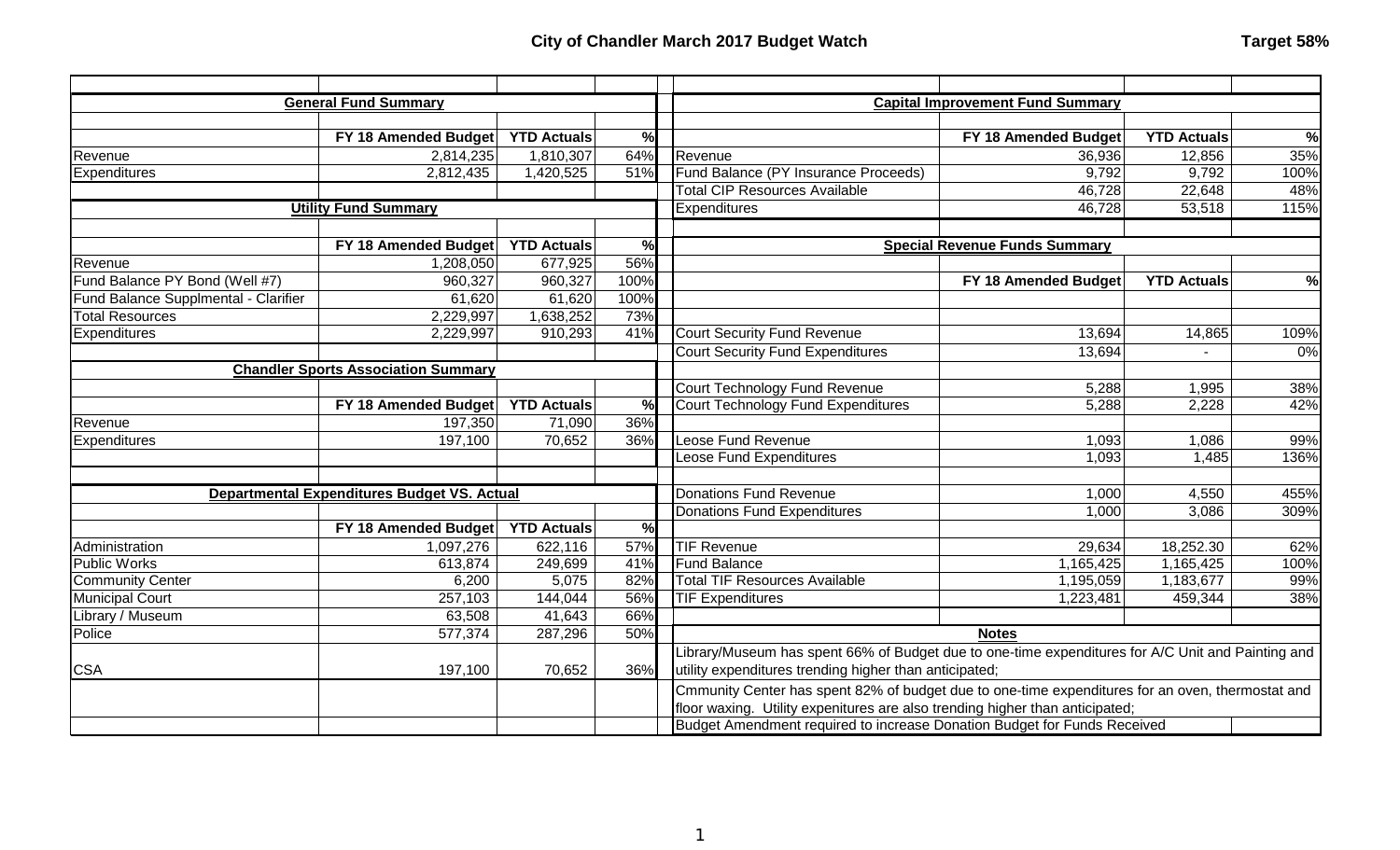# **GENERAL FUND REVENUE Target 58%**

| <b>Taxes</b><br><b>City Sales Tax</b><br>10-44100-00<br>745,000<br>55%<br>52,881<br>407,617<br>337,383<br>10-44200-00<br>Municipal Ad Valorem Tax<br>964,357<br>96%<br>921,881<br>42,476<br>3,715<br>10-49770-00<br>Mixed Beverage Tax<br>$-233$<br>780<br>267<br>1,013<br>130%<br>1,710,137<br>379,626<br>78%<br><b>Sub-Total Taxes</b><br>56,863<br>1,330,511<br><b>Franchise Fees</b><br>10-45100-00<br>Oncor Franchise<br>90,000<br>272<br>272<br>0%<br>89,728<br>10-45200-00<br>Atmos Energy<br>19,000<br>0%<br>$\Omega$<br>$\Omega$<br>19,000<br>10-45300-00<br>Telephone Franchise<br>35%<br>11,000<br>8<br>3,853<br>7,147<br>10-49590-00<br>Sanitation Solution Franchise<br>N/A<br>125<br>376<br>(376)<br>$\Omega$<br>17,500<br>10-45400-00<br>SuddenLink Cable Franchise<br>12,037<br>24,577<br>140%<br>$-7,077$<br>137,500<br>29,078<br><b>Sub-Total Franchise Fees</b><br>12,442.31<br>108,422<br>21%<br><b>Licenses and Permits</b><br>10-42300-00<br><b>Building Permits</b><br>73%<br>28,000<br>2,200<br>20,475<br>7,525<br>2,685<br>10-42310-00<br>Zoning & Platting Fee's<br>600<br>(2,085)<br>448%<br>$\Omega$<br><b>Sub-Total Licenses and Permits</b><br>81%<br>28,600<br>2,200<br>23,160<br>5,440<br><b>Charges for Services</b><br>10-49110-00<br>Notary Fees<br>350<br>20<br>184<br>166<br>53%<br>$\overline{22}$<br>43%<br>10-49120-00<br>Copies<br>50<br>$\overline{0}$<br>28<br>10-49140-00<br>31%<br>Police Report<br>600<br>16<br>$\frac{1}{183}$<br>417<br><b>Animal Control Fee</b><br>$\overline{77}$<br>50%<br>10-49660-00<br>500<br>252<br>249<br><b>Sub-Total Charges for Services</b><br>1,500<br>113<br>640<br>43%<br>860<br><b>Fines</b><br>10-42350-00<br>Citations<br>333,833<br>22,017<br>144,156<br>189,677<br>43%<br><b>Sub-Total Fines</b><br>333,833<br>22,017<br>144,156<br>43%<br>189,677<br><b>Contributions</b><br>Henderson County Library Income<br>10-49700-00<br>18,276<br>18,276<br>$\pmb{0}$<br>100%<br>$\overline{0}$<br>18,276<br>$\overline{\mathbf{0}}$<br><b>Sub-Total Contributions</b><br>18,276<br>$\mathbf 0$<br>100% | <b>Account Number Budget Category</b> | FY 18 Amended Budget April Actuals |  | <b>YTD Actuals Remaining Budget</b> | Percentage | Notes |
|--------------------------------------------------------------------------------------------------------------------------------------------------------------------------------------------------------------------------------------------------------------------------------------------------------------------------------------------------------------------------------------------------------------------------------------------------------------------------------------------------------------------------------------------------------------------------------------------------------------------------------------------------------------------------------------------------------------------------------------------------------------------------------------------------------------------------------------------------------------------------------------------------------------------------------------------------------------------------------------------------------------------------------------------------------------------------------------------------------------------------------------------------------------------------------------------------------------------------------------------------------------------------------------------------------------------------------------------------------------------------------------------------------------------------------------------------------------------------------------------------------------------------------------------------------------------------------------------------------------------------------------------------------------------------------------------------------------------------------------------------------------------------------------------------------------------------------------------------------------------------------------------------------------------------------------------------------------------------------------------------------------------------------------------------------------------------------------|---------------------------------------|------------------------------------|--|-------------------------------------|------------|-------|
|                                                                                                                                                                                                                                                                                                                                                                                                                                                                                                                                                                                                                                                                                                                                                                                                                                                                                                                                                                                                                                                                                                                                                                                                                                                                                                                                                                                                                                                                                                                                                                                                                                                                                                                                                                                                                                                                                                                                                                                                                                                                                      |                                       |                                    |  |                                     |            |       |
|                                                                                                                                                                                                                                                                                                                                                                                                                                                                                                                                                                                                                                                                                                                                                                                                                                                                                                                                                                                                                                                                                                                                                                                                                                                                                                                                                                                                                                                                                                                                                                                                                                                                                                                                                                                                                                                                                                                                                                                                                                                                                      |                                       |                                    |  |                                     |            |       |
|                                                                                                                                                                                                                                                                                                                                                                                                                                                                                                                                                                                                                                                                                                                                                                                                                                                                                                                                                                                                                                                                                                                                                                                                                                                                                                                                                                                                                                                                                                                                                                                                                                                                                                                                                                                                                                                                                                                                                                                                                                                                                      |                                       |                                    |  |                                     |            |       |
|                                                                                                                                                                                                                                                                                                                                                                                                                                                                                                                                                                                                                                                                                                                                                                                                                                                                                                                                                                                                                                                                                                                                                                                                                                                                                                                                                                                                                                                                                                                                                                                                                                                                                                                                                                                                                                                                                                                                                                                                                                                                                      |                                       |                                    |  |                                     |            |       |
|                                                                                                                                                                                                                                                                                                                                                                                                                                                                                                                                                                                                                                                                                                                                                                                                                                                                                                                                                                                                                                                                                                                                                                                                                                                                                                                                                                                                                                                                                                                                                                                                                                                                                                                                                                                                                                                                                                                                                                                                                                                                                      |                                       |                                    |  |                                     |            |       |
|                                                                                                                                                                                                                                                                                                                                                                                                                                                                                                                                                                                                                                                                                                                                                                                                                                                                                                                                                                                                                                                                                                                                                                                                                                                                                                                                                                                                                                                                                                                                                                                                                                                                                                                                                                                                                                                                                                                                                                                                                                                                                      |                                       |                                    |  |                                     |            |       |
|                                                                                                                                                                                                                                                                                                                                                                                                                                                                                                                                                                                                                                                                                                                                                                                                                                                                                                                                                                                                                                                                                                                                                                                                                                                                                                                                                                                                                                                                                                                                                                                                                                                                                                                                                                                                                                                                                                                                                                                                                                                                                      |                                       |                                    |  |                                     |            |       |
|                                                                                                                                                                                                                                                                                                                                                                                                                                                                                                                                                                                                                                                                                                                                                                                                                                                                                                                                                                                                                                                                                                                                                                                                                                                                                                                                                                                                                                                                                                                                                                                                                                                                                                                                                                                                                                                                                                                                                                                                                                                                                      |                                       |                                    |  |                                     |            |       |
|                                                                                                                                                                                                                                                                                                                                                                                                                                                                                                                                                                                                                                                                                                                                                                                                                                                                                                                                                                                                                                                                                                                                                                                                                                                                                                                                                                                                                                                                                                                                                                                                                                                                                                                                                                                                                                                                                                                                                                                                                                                                                      |                                       |                                    |  |                                     |            |       |
|                                                                                                                                                                                                                                                                                                                                                                                                                                                                                                                                                                                                                                                                                                                                                                                                                                                                                                                                                                                                                                                                                                                                                                                                                                                                                                                                                                                                                                                                                                                                                                                                                                                                                                                                                                                                                                                                                                                                                                                                                                                                                      |                                       |                                    |  |                                     |            |       |
|                                                                                                                                                                                                                                                                                                                                                                                                                                                                                                                                                                                                                                                                                                                                                                                                                                                                                                                                                                                                                                                                                                                                                                                                                                                                                                                                                                                                                                                                                                                                                                                                                                                                                                                                                                                                                                                                                                                                                                                                                                                                                      |                                       |                                    |  |                                     |            |       |
|                                                                                                                                                                                                                                                                                                                                                                                                                                                                                                                                                                                                                                                                                                                                                                                                                                                                                                                                                                                                                                                                                                                                                                                                                                                                                                                                                                                                                                                                                                                                                                                                                                                                                                                                                                                                                                                                                                                                                                                                                                                                                      |                                       |                                    |  |                                     |            |       |
|                                                                                                                                                                                                                                                                                                                                                                                                                                                                                                                                                                                                                                                                                                                                                                                                                                                                                                                                                                                                                                                                                                                                                                                                                                                                                                                                                                                                                                                                                                                                                                                                                                                                                                                                                                                                                                                                                                                                                                                                                                                                                      |                                       |                                    |  |                                     |            |       |
|                                                                                                                                                                                                                                                                                                                                                                                                                                                                                                                                                                                                                                                                                                                                                                                                                                                                                                                                                                                                                                                                                                                                                                                                                                                                                                                                                                                                                                                                                                                                                                                                                                                                                                                                                                                                                                                                                                                                                                                                                                                                                      |                                       |                                    |  |                                     |            |       |
|                                                                                                                                                                                                                                                                                                                                                                                                                                                                                                                                                                                                                                                                                                                                                                                                                                                                                                                                                                                                                                                                                                                                                                                                                                                                                                                                                                                                                                                                                                                                                                                                                                                                                                                                                                                                                                                                                                                                                                                                                                                                                      |                                       |                                    |  |                                     |            |       |
|                                                                                                                                                                                                                                                                                                                                                                                                                                                                                                                                                                                                                                                                                                                                                                                                                                                                                                                                                                                                                                                                                                                                                                                                                                                                                                                                                                                                                                                                                                                                                                                                                                                                                                                                                                                                                                                                                                                                                                                                                                                                                      |                                       |                                    |  |                                     |            |       |
|                                                                                                                                                                                                                                                                                                                                                                                                                                                                                                                                                                                                                                                                                                                                                                                                                                                                                                                                                                                                                                                                                                                                                                                                                                                                                                                                                                                                                                                                                                                                                                                                                                                                                                                                                                                                                                                                                                                                                                                                                                                                                      |                                       |                                    |  |                                     |            |       |
|                                                                                                                                                                                                                                                                                                                                                                                                                                                                                                                                                                                                                                                                                                                                                                                                                                                                                                                                                                                                                                                                                                                                                                                                                                                                                                                                                                                                                                                                                                                                                                                                                                                                                                                                                                                                                                                                                                                                                                                                                                                                                      |                                       |                                    |  |                                     |            |       |
|                                                                                                                                                                                                                                                                                                                                                                                                                                                                                                                                                                                                                                                                                                                                                                                                                                                                                                                                                                                                                                                                                                                                                                                                                                                                                                                                                                                                                                                                                                                                                                                                                                                                                                                                                                                                                                                                                                                                                                                                                                                                                      |                                       |                                    |  |                                     |            |       |
|                                                                                                                                                                                                                                                                                                                                                                                                                                                                                                                                                                                                                                                                                                                                                                                                                                                                                                                                                                                                                                                                                                                                                                                                                                                                                                                                                                                                                                                                                                                                                                                                                                                                                                                                                                                                                                                                                                                                                                                                                                                                                      |                                       |                                    |  |                                     |            |       |
|                                                                                                                                                                                                                                                                                                                                                                                                                                                                                                                                                                                                                                                                                                                                                                                                                                                                                                                                                                                                                                                                                                                                                                                                                                                                                                                                                                                                                                                                                                                                                                                                                                                                                                                                                                                                                                                                                                                                                                                                                                                                                      |                                       |                                    |  |                                     |            |       |
|                                                                                                                                                                                                                                                                                                                                                                                                                                                                                                                                                                                                                                                                                                                                                                                                                                                                                                                                                                                                                                                                                                                                                                                                                                                                                                                                                                                                                                                                                                                                                                                                                                                                                                                                                                                                                                                                                                                                                                                                                                                                                      |                                       |                                    |  |                                     |            |       |
|                                                                                                                                                                                                                                                                                                                                                                                                                                                                                                                                                                                                                                                                                                                                                                                                                                                                                                                                                                                                                                                                                                                                                                                                                                                                                                                                                                                                                                                                                                                                                                                                                                                                                                                                                                                                                                                                                                                                                                                                                                                                                      |                                       |                                    |  |                                     |            |       |
|                                                                                                                                                                                                                                                                                                                                                                                                                                                                                                                                                                                                                                                                                                                                                                                                                                                                                                                                                                                                                                                                                                                                                                                                                                                                                                                                                                                                                                                                                                                                                                                                                                                                                                                                                                                                                                                                                                                                                                                                                                                                                      |                                       |                                    |  |                                     |            |       |
|                                                                                                                                                                                                                                                                                                                                                                                                                                                                                                                                                                                                                                                                                                                                                                                                                                                                                                                                                                                                                                                                                                                                                                                                                                                                                                                                                                                                                                                                                                                                                                                                                                                                                                                                                                                                                                                                                                                                                                                                                                                                                      |                                       |                                    |  |                                     |            |       |
|                                                                                                                                                                                                                                                                                                                                                                                                                                                                                                                                                                                                                                                                                                                                                                                                                                                                                                                                                                                                                                                                                                                                                                                                                                                                                                                                                                                                                                                                                                                                                                                                                                                                                                                                                                                                                                                                                                                                                                                                                                                                                      |                                       |                                    |  |                                     |            |       |
|                                                                                                                                                                                                                                                                                                                                                                                                                                                                                                                                                                                                                                                                                                                                                                                                                                                                                                                                                                                                                                                                                                                                                                                                                                                                                                                                                                                                                                                                                                                                                                                                                                                                                                                                                                                                                                                                                                                                                                                                                                                                                      |                                       |                                    |  |                                     |            |       |
|                                                                                                                                                                                                                                                                                                                                                                                                                                                                                                                                                                                                                                                                                                                                                                                                                                                                                                                                                                                                                                                                                                                                                                                                                                                                                                                                                                                                                                                                                                                                                                                                                                                                                                                                                                                                                                                                                                                                                                                                                                                                                      |                                       |                                    |  |                                     |            |       |
|                                                                                                                                                                                                                                                                                                                                                                                                                                                                                                                                                                                                                                                                                                                                                                                                                                                                                                                                                                                                                                                                                                                                                                                                                                                                                                                                                                                                                                                                                                                                                                                                                                                                                                                                                                                                                                                                                                                                                                                                                                                                                      |                                       |                                    |  |                                     |            |       |
|                                                                                                                                                                                                                                                                                                                                                                                                                                                                                                                                                                                                                                                                                                                                                                                                                                                                                                                                                                                                                                                                                                                                                                                                                                                                                                                                                                                                                                                                                                                                                                                                                                                                                                                                                                                                                                                                                                                                                                                                                                                                                      |                                       |                                    |  |                                     |            |       |
|                                                                                                                                                                                                                                                                                                                                                                                                                                                                                                                                                                                                                                                                                                                                                                                                                                                                                                                                                                                                                                                                                                                                                                                                                                                                                                                                                                                                                                                                                                                                                                                                                                                                                                                                                                                                                                                                                                                                                                                                                                                                                      |                                       |                                    |  |                                     |            |       |
|                                                                                                                                                                                                                                                                                                                                                                                                                                                                                                                                                                                                                                                                                                                                                                                                                                                                                                                                                                                                                                                                                                                                                                                                                                                                                                                                                                                                                                                                                                                                                                                                                                                                                                                                                                                                                                                                                                                                                                                                                                                                                      |                                       |                                    |  |                                     |            |       |
|                                                                                                                                                                                                                                                                                                                                                                                                                                                                                                                                                                                                                                                                                                                                                                                                                                                                                                                                                                                                                                                                                                                                                                                                                                                                                                                                                                                                                                                                                                                                                                                                                                                                                                                                                                                                                                                                                                                                                                                                                                                                                      |                                       |                                    |  |                                     |            |       |
|                                                                                                                                                                                                                                                                                                                                                                                                                                                                                                                                                                                                                                                                                                                                                                                                                                                                                                                                                                                                                                                                                                                                                                                                                                                                                                                                                                                                                                                                                                                                                                                                                                                                                                                                                                                                                                                                                                                                                                                                                                                                                      |                                       |                                    |  |                                     |            |       |
|                                                                                                                                                                                                                                                                                                                                                                                                                                                                                                                                                                                                                                                                                                                                                                                                                                                                                                                                                                                                                                                                                                                                                                                                                                                                                                                                                                                                                                                                                                                                                                                                                                                                                                                                                                                                                                                                                                                                                                                                                                                                                      |                                       |                                    |  |                                     |            |       |
|                                                                                                                                                                                                                                                                                                                                                                                                                                                                                                                                                                                                                                                                                                                                                                                                                                                                                                                                                                                                                                                                                                                                                                                                                                                                                                                                                                                                                                                                                                                                                                                                                                                                                                                                                                                                                                                                                                                                                                                                                                                                                      |                                       |                                    |  |                                     |            |       |
|                                                                                                                                                                                                                                                                                                                                                                                                                                                                                                                                                                                                                                                                                                                                                                                                                                                                                                                                                                                                                                                                                                                                                                                                                                                                                                                                                                                                                                                                                                                                                                                                                                                                                                                                                                                                                                                                                                                                                                                                                                                                                      |                                       |                                    |  |                                     |            |       |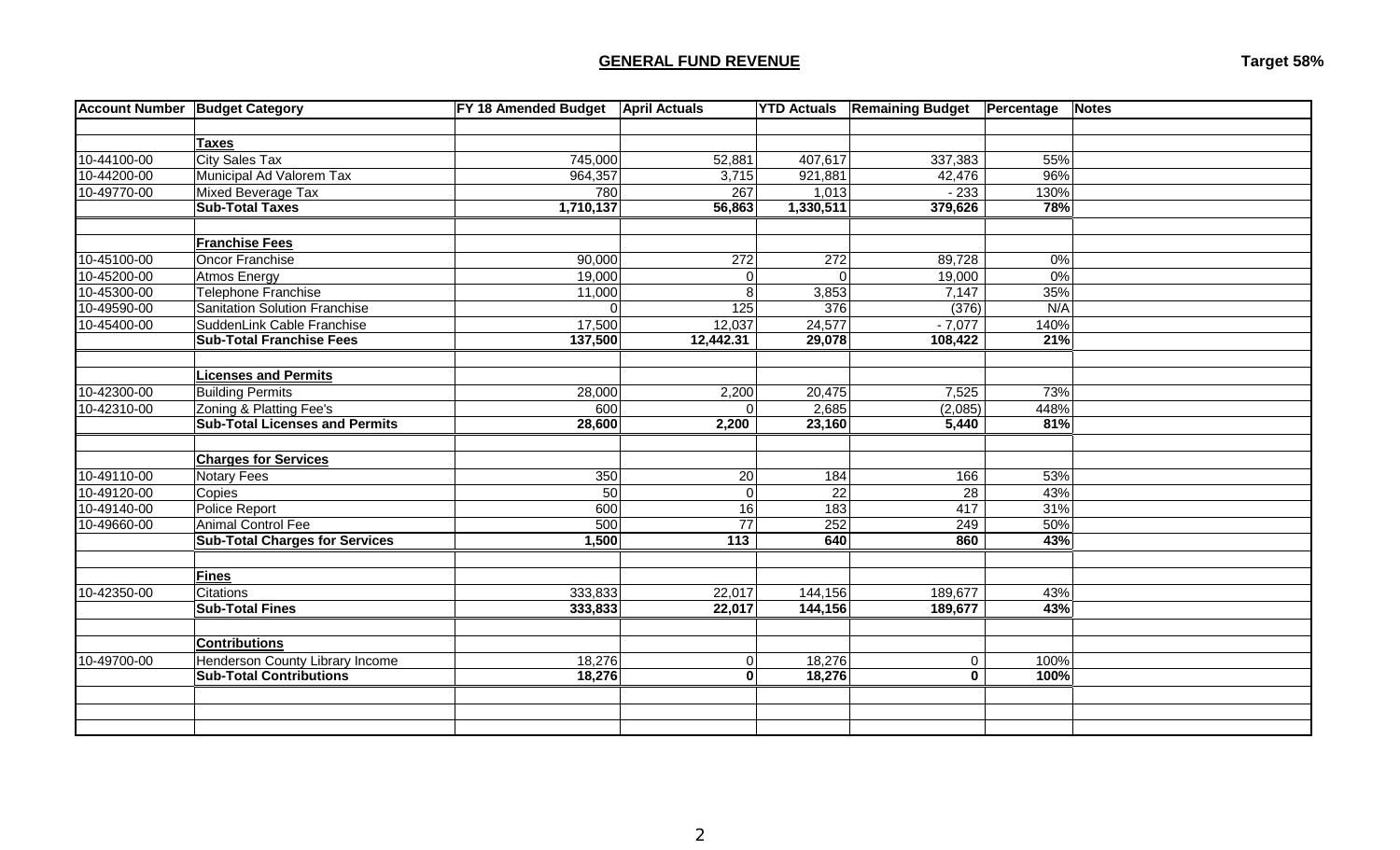# **GENERAL FUND REVENUE Target 58%**

|             | <b>Account Number Budget Category</b>     | FY 18 Amended Budget April Actuals |                | <b>YTD Actuals</b> | <b>Remaining Budget</b> | <b>Percentage</b> | <b>Notes</b>                       |
|-------------|-------------------------------------------|------------------------------------|----------------|--------------------|-------------------------|-------------------|------------------------------------|
|             | <b>Rental and Lease Revenue</b>           |                                    |                |                    |                         |                   |                                    |
| 10-49270-00 | American Tower Lease Agreement            | 10,129                             | $\Omega$       | 10,130             | (1)                     | 100%              |                                    |
| 10-49450-00 | God's Open Hands                          | 3,600                              | 300            | 1,800              | 1,800                   | 50%               |                                    |
| 10-49950-00 | <b>Ballfield light rental</b>             | $\Omega$                           | $\Omega$       | 25                 | <b>NA</b>               | <b>NA</b>         |                                    |
| 10-49690-00 | Rent-802 Martin St.                       | 12,000                             | 500            | 4,700              | 7,300                   | 39%               |                                    |
| 10-49750-00 | Meals on Wheels/Rental                    | 1,800                              | 150            | 1,050              | 750                     | 58%               |                                    |
| 10-49800-00 | <b>Pavilion Rental</b>                    | 500                                | 500            | 800                | $-300$                  | 160%              |                                    |
| 10-49830-00 | <b>Community Center Rental</b>            | 7,000                              | 1,950          | 6,100              | 900                     | 87%               |                                    |
|             | <b>Sub-Total Rental and Lease Revenue</b> | 35,029                             | 3,400          | 24,605             | 10,424                  | 70%               |                                    |
|             |                                           |                                    |                |                    |                         |                   |                                    |
|             | <b>Miscellaneous Revenue</b>              |                                    |                |                    |                         |                   |                                    |
| 10-41400-00 | Interest-City Operating Fund              | 400                                | 33             | 249                | 151                     | 62%               |                                    |
| 10-49991-00 | <b>Insurance Proceeds</b>                 | $\mathbf 0$                        | 1,187          | 4,383              | (4, 383)                |                   | N/A Claim from a previous year     |
| 10-49100-00 | <b>NSF Charges</b>                        | 100                                | $\Omega$       | Ωl                 | 100                     | $0\%$             |                                    |
| 10-49500-00 | <b>EDC Admin Fee</b>                      | 4,800                              | $\Omega$       | 4,800              | $\Omega$                | 100%              |                                    |
| 10-47770-00 | Surcharge Fees                            | $\Omega$                           | 239            | 525                | N/A                     | N/A               |                                    |
|             |                                           |                                    |                |                    |                         |                   | Refund for a police physical and a |
|             |                                           |                                    |                |                    |                         |                   | vehicle recall expenditure and     |
|             |                                           |                                    |                |                    |                         |                   | Christmas in Park reimbursements   |
| 10-49300-00 | Miscellaneous Income                      | 250                                | $\overline{0}$ | 3,066              | (2,816)                 |                   | 1227% from KCB                     |
| 10-49570-00 | Scholorship/Sanitation Soluti             | 500                                | $\Omega$       | $\Omega$           | 500                     | $0\%$             |                                    |
|             | <b>Sub-Total Rental and Lease Revenue</b> | 6,050                              | 1,460          | 13,024             | (6, 974)                | 215%              |                                    |
|             |                                           |                                    |                |                    |                         |                   |                                    |
|             | <b>CSA Concession Revenue</b>             |                                    |                | $\Omega$           |                         |                   |                                    |
| 10-49970-00 | <b>Concession Revenue</b>                 | 70,000                             | 8,702          | 18,219             | 51,781                  | 26%               |                                    |
|             | <b>Sub-Total CSA Concession Revenue</b>   | 70,000                             | 8,702          | 18,219             | 51,781                  | 26%               |                                    |
|             |                                           |                                    |                |                    |                         |                   |                                    |
|             | <b>CSA Registration Revenue</b>           |                                    |                |                    |                         |                   |                                    |
| 10-49900-00 | Baseball/Softball Registration            | 52,250                             | 155            | 31,364             | 20,886                  | 60%               |                                    |
| 10-49910-00 | Soccer Registration                       | 14,150                             | 940            | 8,677              | 5,473                   | 61%               |                                    |
| 10-49920-00 | Camp Registration                         | 1,450                              | $\Omega$       | $\mathbf 0$        | 1,450                   | 0%                |                                    |
|             | <b>Sub-Total CSA Registration Revenue</b> | 67,850                             | 1,095.00       | 40,041             | 27,809                  | 59%               |                                    |
|             |                                           |                                    |                |                    |                         |                   |                                    |
|             | <b>CSA Tournament Revenue</b>             |                                    |                |                    |                         |                   |                                    |
| 10-49930-00 | Tournament Revenue (CSA)                  | 16,000                             | 6,305          | 9,620              | 6,380                   | 60%               |                                    |
| 10-49940-00 | <b>IBT Tournament Revenue</b>             | 17,500                             | $\Omega$       | 360                | 17,140                  | 2%                |                                    |
| 10-49960-00 | Advertising                               | 20,000                             | 950            | 2,850              | 17,150                  | 14%               |                                    |
| 10-49980-00 | <b>Special Events</b>                     | 6,000                              | $\overline{0}$ | 0                  | 6,000                   | 0%                |                                    |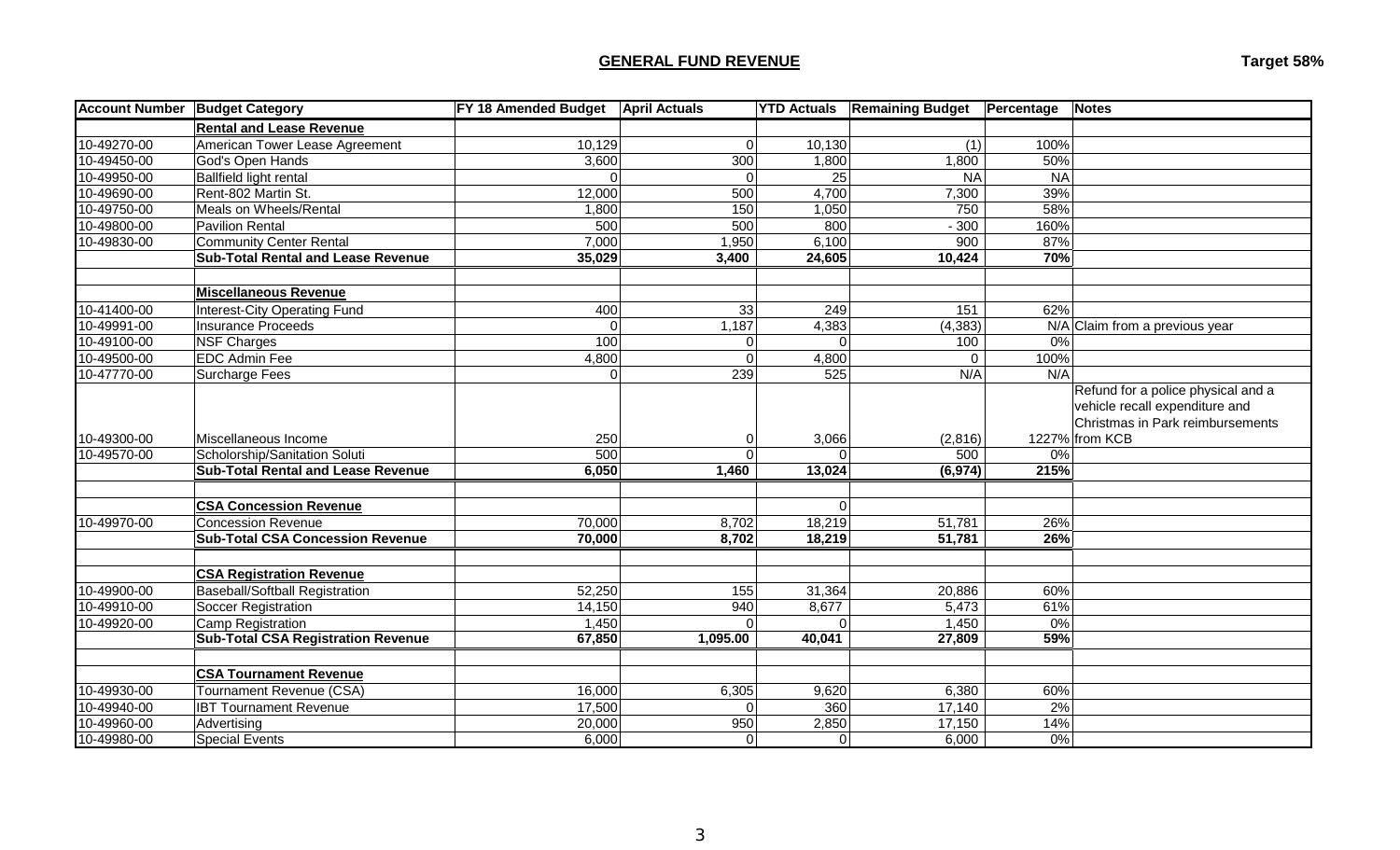# **GENERAL FUND REVENUE Target 58%**

| <b>Account Number</b> | <b>Budget Category</b>                  | FY 18 Amended Budget | <b>April Actuals</b> | <b>YTD Actuals</b> | <b>Remaining Budget</b> | Percentage | Notes |
|-----------------------|-----------------------------------------|----------------------|----------------------|--------------------|-------------------------|------------|-------|
|                       | <b>Sub-Total CSA Tournament Revenue</b> | 59,500               | 7,255                | 12,830             | 46,670                  | 22%        |       |
|                       |                                         |                      |                      |                    |                         |            |       |
|                       | Transfers                               |                      |                      |                    |                         |            |       |
| 10-70020-00           | Tranfer frm Utility Fd - Trash          | 380,556              | (31,088)             | 153,585            | 226,971                 | 40%        |       |
| 10-70050-00           | Transfer from EDC                       |                      |                      | 2,659              | N/A                     | N/A        |       |
| 10-70060-00           | <b>Transfer from Donations Fund</b>     |                      |                      | 3,250              | N/A                     | N/A        |       |
| 10-70022-00           | Transfer Out to CIP Fund                | (34,596)             |                      | (3,726)            | (30, 870)               | 11%        |       |
|                       | <b>Sub-Total Tranasfers</b>             | 345,960              | (31,088)             | 155,768            | 190,192                 | 45%        |       |
|                       |                                         |                      |                      |                    |                         |            |       |
|                       | <b>Total CSA Revenue</b>                | 197,350              | 17,052               | 71,090             | 126,260                 | 36%        |       |
|                       |                                         |                      |                      |                    |                         |            |       |
|                       | <b>Total General Fund Revenue</b>       | 2,814,235            | 84,458               | 1,810,307          | 1,003,928               | 64%        |       |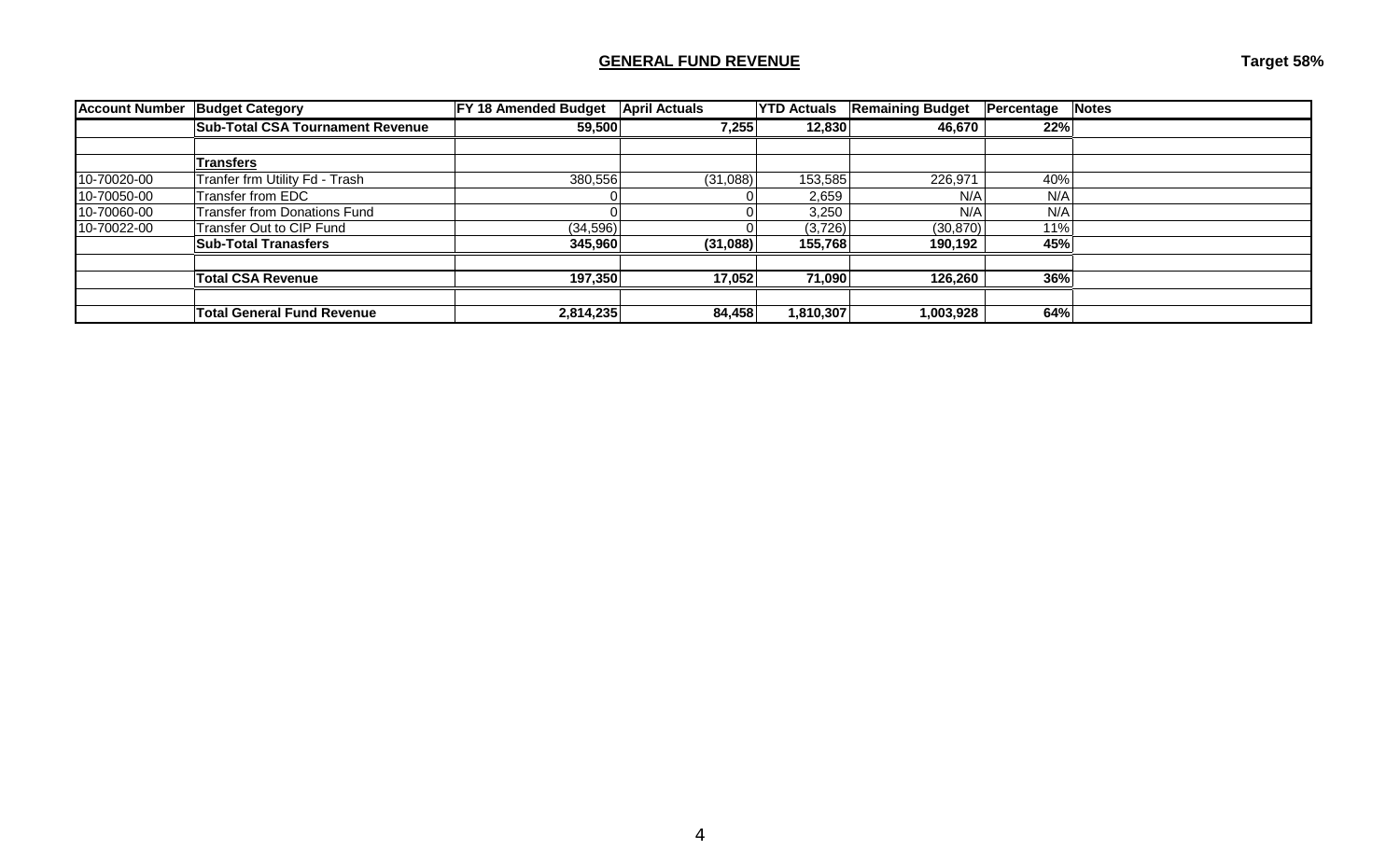| <b>Account Number</b> | <b>Budget Category</b>                          | FY 18 Amended Budget | <b>April Actuals</b>  | <b>YTD Actuals</b> | <b>Remaining Budget</b> | <b>Percentage Notes</b> |                                   |
|-----------------------|-------------------------------------------------|----------------------|-----------------------|--------------------|-------------------------|-------------------------|-----------------------------------|
|                       |                                                 |                      |                       |                    |                         |                         |                                   |
|                       |                                                 |                      | <b>Administration</b> |                    |                         |                         |                                   |
|                       |                                                 |                      |                       |                    |                         |                         |                                   |
|                       | <b>Salary and Benefits</b>                      |                      |                       |                    |                         |                         |                                   |
| 10-50120-01           | <b>Salaries</b>                                 | 215,751              | 16,596                | 116,174            | 99,577                  | 54%                     |                                   |
| 10-50300-01           | <b>Health Insurance</b>                         | 25,762               | 2,147                 | 14,991             | 10,771                  | 58%                     |                                   |
| 10-50510-01           | <b>FICA</b>                                     | 21,467               | 1,222                 | 8,567              | 12,900                  | 40%                     |                                   |
| 10-50500-01           | Unemployment Insurance                          | $\Omega$             |                       | 31                 | (31)                    |                         | N/A Budgeted in different cccount |
|                       |                                                 |                      |                       |                    |                         |                         | Retirements and Reception for     |
| 10-50890-01           | Employee Incentive                              | 500                  | $\mathbf 0$           | 549                | (49)                    |                         | 110% Police Chief                 |
| 10-50941-01           | Mayor's Salary                                  | 3,850                | 321                   | 2,246              | 1,604                   | 58%                     |                                   |
| 10-51070-01           | <b>Retirement Expense</b>                       | 10,561               | 817                   | 5,684              | 4,877                   | 54%                     |                                   |
|                       | <b>Sub-Total Salary and Benefits</b>            | 277,891              | 21,104                | 148,242            | 129,649                 | 53%                     |                                   |
|                       |                                                 |                      |                       |                    |                         |                         |                                   |
|                       | <b>Supplies</b>                                 |                      |                       |                    |                         |                         |                                   |
|                       |                                                 |                      |                       |                    |                         |                         | Ordered supplies for several      |
| 10-50130-01           | <b>Office Supplies</b>                          | 8,700                | 611                   | 6,533              | 2,167                   |                         | 75% months in advance             |
| 10-50230-01           | Postage                                         | 3,500                | 152                   | 1,086              | 2,414                   | 31%                     |                                   |
|                       | <b>Sub-Total Supplies</b>                       | 12,200               | 763                   | 7,619              | 4,581                   | 62%                     |                                   |
|                       |                                                 |                      |                       |                    |                         |                         |                                   |
|                       | <b>Training, Dues and Memberships</b>           |                      |                       |                    |                         |                         |                                   |
| 10-50460-01           | Dues & Subscriptions                            | 3,500                | $\mathbf 0$           | 2,306              | 1,195                   |                         | 66% Annual Dues and Subscriptions |
| 10-50550-01           | <b>Training &amp; Travel</b>                    | 8,000                | 545                   | 4,684              | 3,316                   | 59%                     |                                   |
|                       | <b>Sub-Total Training, Dues and Memberships</b> | 11,500               | 545                   | 6,989              | 4,511                   | 61%                     |                                   |
|                       |                                                 |                      |                       |                    |                         |                         |                                   |
|                       | <b>Professional Services</b>                    |                      |                       |                    |                         |                         |                                   |
| 10-50180-01           | <b>Engineering-Consultant</b>                   | 5,000                | $\mathbf 0$           | 735                | 4,265                   | 15%                     |                                   |
| 10-50290-01           | Audit & Accounting                              | 14,000               | 10,225                | 15,475             | (1, 475)                | 111%                    |                                   |
| 10-50350-01           | Legal                                           | 12,000               | 460                   | 5,643              | 6,357                   | 47%                     |                                   |
| 10-50450-01           | <b>Public Notices</b>                           | 600                  | 64                    | 358                | 242                     | 60%                     |                                   |
| 10-50530-01           | <b>Building Inspections</b>                     | 12,000               | $\Omega$              | 9,325              | 2,675                   | 78%                     |                                   |
| 10-50900-01           | Chandler Volunteer Fire Dept.                   | 36,000               | 3,000                 | 21,000             | 15,000                  | 58%                     |                                   |
| 10-51550-01           | Credit Card / Bank Fees                         | 8,000                | 269                   | 5,083              | 2,917                   | 64%                     |                                   |
| 10-51600-01           | Demo of Buildings                               | 5,000                | $\mathbf 0$           | $\Omega$           | 5,000                   | 0%                      |                                   |
|                       |                                                 |                      |                       |                    |                         |                         | \$5,500 annual service agreement  |
| 10-65630-01           | Ordinance Update & Web Maint.                   | 12,800               | $\mathbf 0$           | 5,500              | 7,300                   |                         | 43% for website                   |
|                       | <b>Sub-Total Professional Services</b>          | 105,400              | 14,018                | 63,118             | 42,282                  | 60%                     |                                   |
|                       |                                                 |                      |                       |                    |                         |                         |                                   |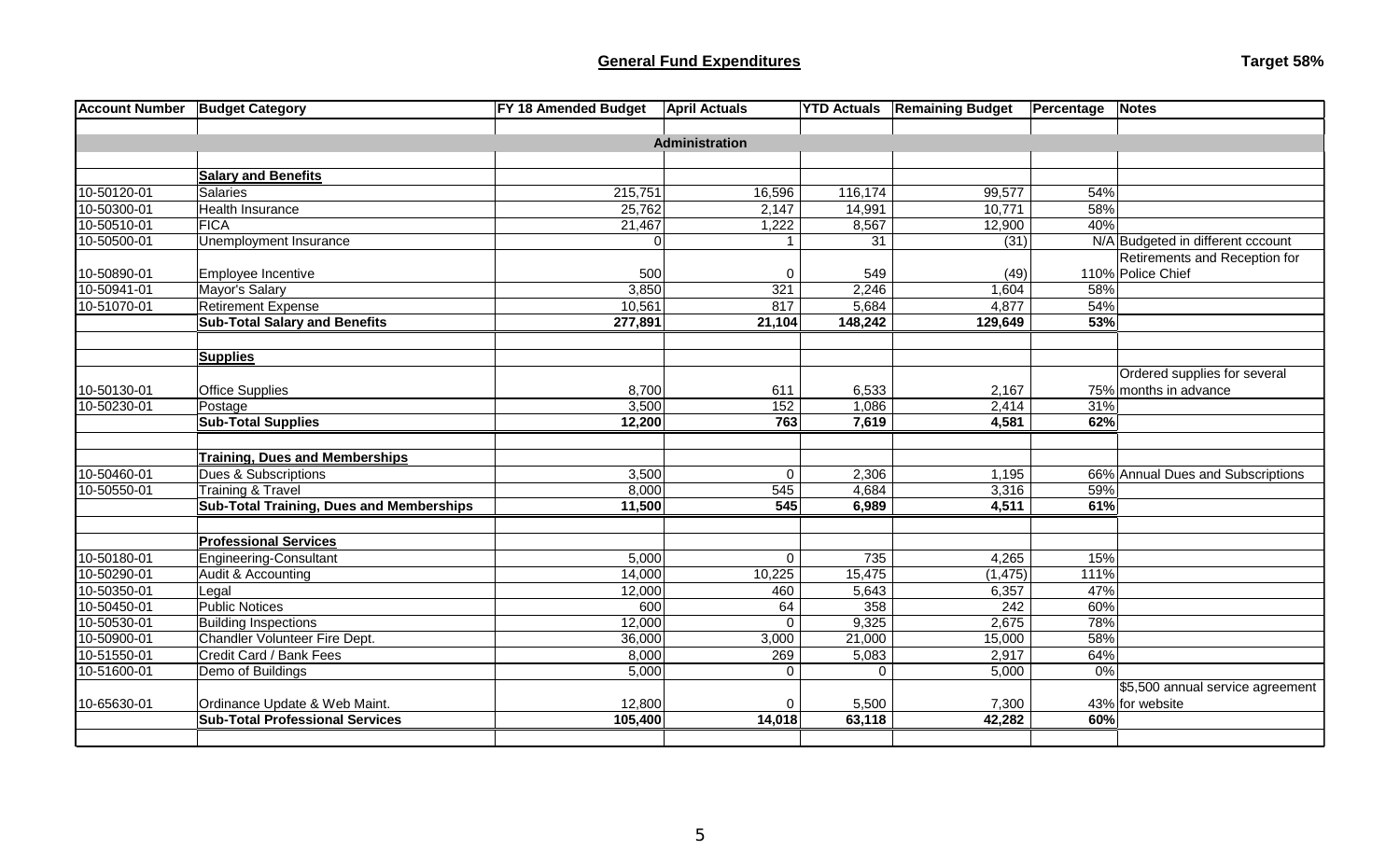# **General Fund Expenditures Target 58%**

| <b>Account Number</b> | <b>Budget Category</b>                  | FY 18 Amended Budget | <b>April Actuals</b> |             | <b>YTD Actuals Remaining Budget</b> | Percentage | <b>Notes</b>                     |
|-----------------------|-----------------------------------------|----------------------|----------------------|-------------|-------------------------------------|------------|----------------------------------|
|                       | <b>Contractual Agreements</b>           |                      |                      |             |                                     |            |                                  |
| 10-50310-01           | Property & Liability Insurance          | 23,200               | 5,963                | 18,275      | 4,925                               |            | 79% Quarterly Payments           |
| 10-50360-01           | <b>Election Expense</b>                 | 6,000                | 0                    | 1,268       | 4,732                               |            | 21% Election Software Renewal    |
| 10-50370-01           | Service Agreements                      | 18,000               | 0                    | 12,301      | 5,699                               |            | 68% STW Annual Fee               |
| 10-50680-01           | H C A D Appraisal Fee                   | 16,000               | $\mathbf 0$          | 8,847       | 7,153                               | 55%        |                                  |
| 10-50690-01           | Ad Valorem Collection Fee               | 1,550                | $\mathbf 0$          | $\Omega$    | 1,550                               | 0%         |                                  |
| 10-50860-01           | <b>GOH Building Rental</b>              | 8,000                | 650                  | 4,550       | 3,450                               | 57%        |                                  |
| 10-51010-01           | Ricoh Agreement                         | 6,000                | 558                  | 2,791       | 3,209                               | 47%        |                                  |
| 10-51540-01           | <b>Trash Collection</b>                 | 246,000              | 20,763               | 145,042     | 100,958                             | 59%        |                                  |
| 10-51570-01           | Code Red System                         | 5,500                | $\Omega$             | 5,500       | $\Omega$                            |            | 100% Annual Payment              |
| 10-51660-01           | <b>Technology Expense</b>               | 16,833               | $\Omega$             | 7,200       | 9,633                               | 43%        |                                  |
|                       | <b>Sub-Total Contractual Agreements</b> | 347,083              | 27,934               | 205,774     | 141,309                             | 59%        |                                  |
|                       |                                         |                      |                      |             |                                     |            |                                  |
|                       | <b>Utilities and Gasoline</b>           |                      |                      |             |                                     |            |                                  |
| 10-50170-01           | Telephone / Internet                    | 13,500               | 1,104                | 6,623       | 6,877                               | 49%        |                                  |
| 10-50730-01           | Utilities Expense-Hudson Energ          | 15,000               | 1,078                | 7,671       | 7,329                               | 51%        |                                  |
|                       | <b>Sub-Total Utilities and Gasoline</b> | 28,500               | 2,182                | 14,294      | 14,206                              | 50%        |                                  |
|                       |                                         |                      |                      |             |                                     |            |                                  |
|                       | Capital Outlay (\$500 to \$5,000)       |                      |                      |             |                                     |            |                                  |
| 10-51981-01           | <b>Computer Equipment and Software</b>  | $\Omega$             | 0                    | 409         | (409)                               | N/A        |                                  |
|                       | <b>Sub-Total Capital Outlay</b>         | 0                    | $\mathbf{0}$         | 409         | (409)                               | N/A        |                                  |
|                       |                                         |                      |                      |             |                                     |            |                                  |
|                       | <b>State Tax</b>                        |                      |                      |             |                                     |            |                                  |
| 10-51560-01           | Sales tax paid to Comptroller           | 31,200               | $\mathbf 0$          | 15,826      | 15,374                              | 51%        |                                  |
|                       | <b>Sub-Total State Tax</b>              | 31,200               | ۰.                   | 15,826      | 15,374                              | 51%        |                                  |
|                       |                                         |                      |                      |             |                                     |            |                                  |
|                       | <b>Debt Service</b>                     |                      |                      |             |                                     |            |                                  |
| 10-51960-01           | STW (Principle and Interest)            | 11,160               | $\Omega$             | $\mathbf 0$ | 11,160                              | 0%         |                                  |
| 10-65751-01           | McCurley/Real Estate Payment            | 52,318               | 52,318               | 52,318      | $\mathbf 0$                         | 100%       |                                  |
|                       | <b>Sub-Total Debt Service</b>           | 63,478               | 52,318               | 52,318      | 11,160                              | 82%        |                                  |
|                       |                                         |                      |                      |             |                                     |            |                                  |
|                       | <b>Miscellaneous Expenditures</b>       |                      |                      |             |                                     |            |                                  |
|                       |                                         |                      |                      |             |                                     |            | Maintenance Supples; Christmas   |
|                       |                                         |                      |                      |             |                                     |            | in the Park Expenditures; Notary |
|                       |                                         |                      |                      |             |                                     |            | Renewal; Petty Cash              |
| 10-50720-01           | Miscellaneous Expense                   | 500                  | 681                  | 1,723       | (1, 223)                            |            | 345% replenishment               |
| 10-51800-01           | Sales Tax payment to EDC                | 186,250              | 13,220               | 101,904     | 84,346                              | 55%        |                                  |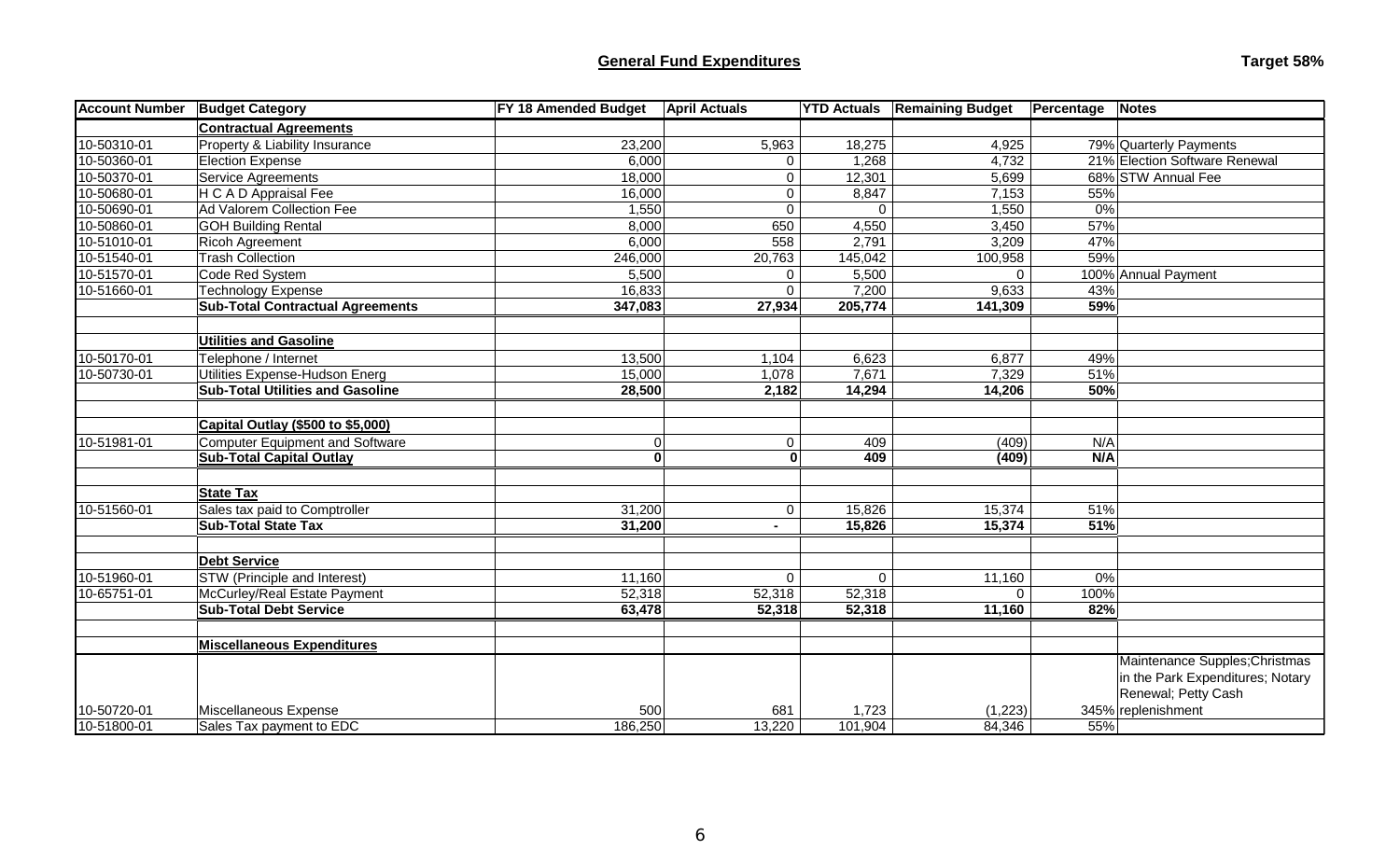# **General Fund Expenditures Target 58%**

| <b>Account Number</b> | <b>Budget Category</b>                      | FY 18 Amended Budget | <b>April Actuals</b>     |             | <b>YTD Actuals Remaining Budget</b> | Percentage | Notes                            |
|-----------------------|---------------------------------------------|----------------------|--------------------------|-------------|-------------------------------------|------------|----------------------------------|
| 10-50471-01           | <b>Bond Fee</b>                             | 200                  | $\mathbf{0}$             | 200         | 0                                   |            | 100% One-Time Expenditure        |
| 10-51930-01           | <b>Minor Tools</b>                          |                      | 33                       | 33          | (33)                                | N/A        |                                  |
| 10-51860-01           | Reimburse Reserve Acct.                     | 10,000               | $\mathbf{0}$             | $\mathbf 0$ | 10,000                              | 0%         |                                  |
| 10-65620-01           | Scholorship Award                           | 500                  | $\overline{0}$           | $\mathbf 0$ | 500                                 | $0\%$      |                                  |
| 10-50132-01           | Filing Fees                                 | 300.00               | $\overline{0}$           | 42          | 258                                 | 14%        |                                  |
|                       | <b>Sub-Total Miscellaneous Expenditures</b> | 197,750              | 13,935                   | 103,902     | 93,848                              | 53%        |                                  |
|                       |                                             |                      |                          |             |                                     |            |                                  |
|                       | <b>Repair and Maintenance</b>               |                      |                          |             |                                     |            |                                  |
| 10-50910-01           | <b>Building Repair</b>                      | 21,000               | 291                      | 2,979       | 18,021                              |            | 14% City Hall Parking Lot Repair |
| 10-50070-01           | 802 Martin St. Expense                      | 1,274                | $\Omega$                 | 644         | 630                                 |            | 51% New Stove and Dishwasher     |
|                       | <b>Sub-Total Repair and Maintenance</b>     | 22,274               | 291                      | 3,623       | 18,651                              | <b>NA</b>  |                                  |
|                       |                                             |                      |                          |             |                                     |            |                                  |
|                       | <b>Total Administration Expenditures</b>    | 1,097,276            | 133,089                  | 622,116     | 475,160                             | 57%        |                                  |
|                       |                                             |                      |                          |             |                                     |            |                                  |
|                       |                                             |                      | <b>Police Department</b> |             |                                     |            |                                  |
|                       | <b>Salary and Benefits</b>                  |                      |                          |             |                                     |            |                                  |
| 10-50120-04           | Salaries                                    | 350,773              | 26,735                   | 179,773     | 171,000                             | 51%        |                                  |
| 10-50300-04           | <b>Health Insurance</b>                     | 58,884               | 4,298                    | 28,555      | 30,329                              | 48%        |                                  |
| 10-50510-04           | FICA & Medicare Tax Expense                 | 29,740               | 2,045                    | 13,753      | 15,987                              | 46%        |                                  |
| 10-50500-04           | Unemployment Insurance                      |                      |                          | 72          | (72)                                | N/A        |                                  |
| 10-51070-04           | <b>Retirement Expense</b>                   | 17,170               | 1,315                    | 8,771       | 8,399                               | 51%        |                                  |
|                       | <b>Sub-Total Salary and Benefits</b>        | 456,567              | 34,395                   | 230,925     | 225,642                             | 51%        |                                  |
|                       |                                             |                      |                          |             |                                     |            |                                  |
|                       | <b>Supplies</b>                             |                      |                          |             |                                     |            |                                  |
|                       |                                             |                      |                          |             |                                     |            | Supplies for new Chief; Ordered  |
|                       |                                             |                      |                          |             |                                     |            | supplies for several months in   |
| 10-50130-04           | <b>Office Supplies</b>                      | 4,000                | 283                      | 2,539       | 1,461                               |            | 63% advance                      |
| 10-50580-04           | Uniforms                                    | 4,500                | 296                      | 705         | 3,795                               | 16%        |                                  |
|                       | <b>Sub-Total Supplies</b>                   | 8,500                | 579                      | 3,244       | 5,256                               | 38%        |                                  |
|                       |                                             |                      |                          |             |                                     |            |                                  |
|                       | <b>Repair and Maintenance</b>               |                      |                          |             |                                     |            |                                  |
| 10-50210-04           | Monthly Vehicle Maintenance                 | 18,000               | 2,508                    | 8,011       | 9,989                               | 45%        |                                  |
|                       | <b>Sub-Total Repair and Maintenance</b>     | 18,000               | 2,508                    | 8,011       | 9,989                               | 44.5%      |                                  |
|                       |                                             |                      |                          |             |                                     |            |                                  |
|                       | <b>Training, Dues and Memberships</b>       |                      |                          |             |                                     |            |                                  |
| 10-50460-04           | Dues & Subscriptions                        | 750                  | 215                      | 2,330       | (1,580)                             | 311%       |                                  |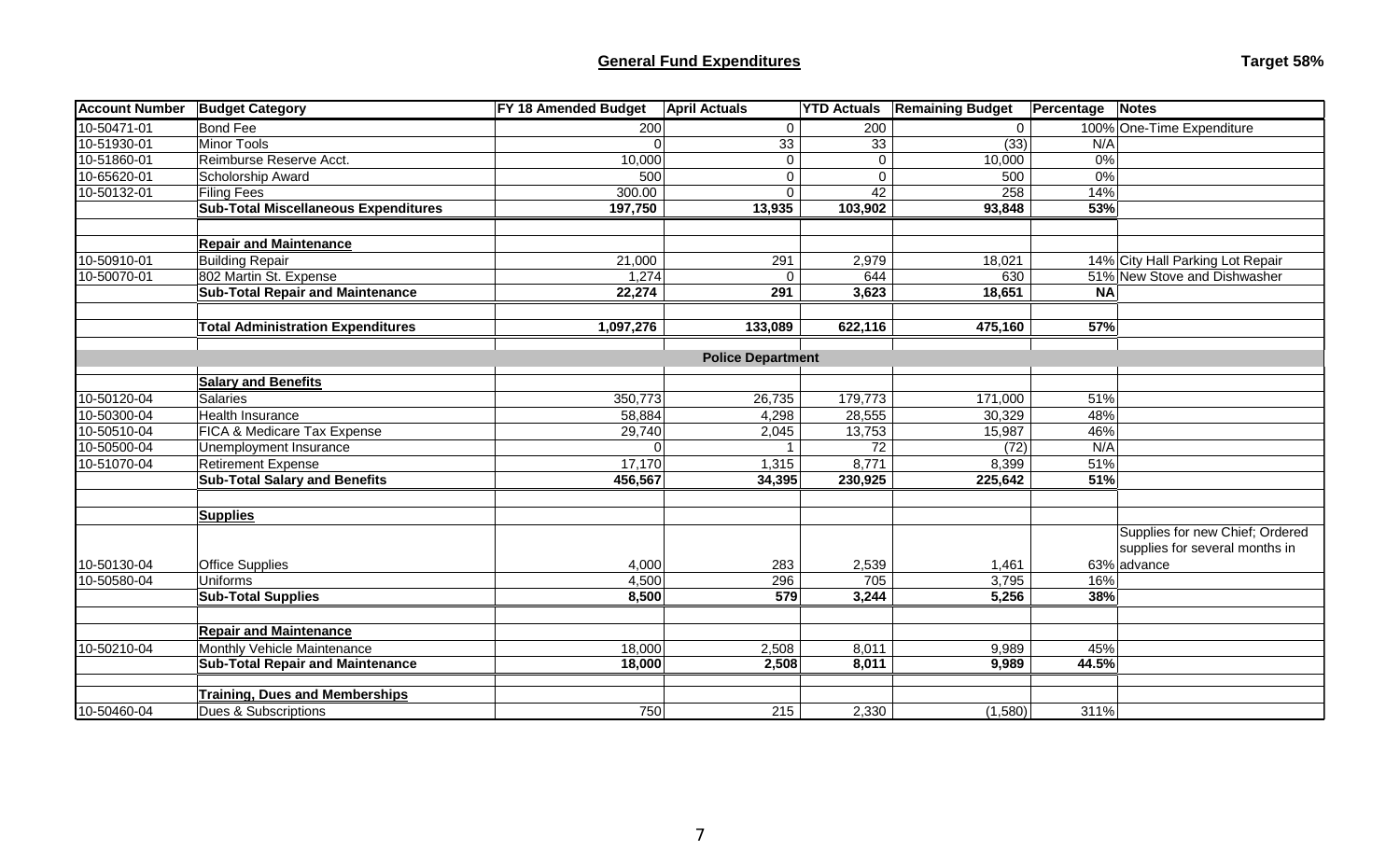| <b>Account Number</b> | <b>Budget Category</b>                                                   | FY 18 Amended Budget | <b>April Actuals</b> |                | <b>YTD Actuals Remaining Budget</b> | Percentage | Notes                                |
|-----------------------|--------------------------------------------------------------------------|----------------------|----------------------|----------------|-------------------------------------|------------|--------------------------------------|
|                       |                                                                          |                      |                      |                |                                     |            |                                      |
|                       |                                                                          |                      |                      |                |                                     |            |                                      |
| 10-50550-04           | <b>Training &amp; Travel</b>                                             | 4,000                | 50                   | 803            | 3,197                               | 20%        |                                      |
|                       | <b>Sub-Total Training, Dues and Memberships</b>                          | 4,750                | 265                  | 3,133          | 1,617                               | 66%        |                                      |
|                       |                                                                          |                      |                      |                |                                     |            |                                      |
|                       | <b>Professional Services</b>                                             |                      |                      |                |                                     |            |                                      |
| 10-51650-04           | Drug, Physycological & Medica                                            | 500                  | $\Omega$             | $\mathbf 0$    | 500                                 | 0%         |                                      |
|                       | <b>Sub-Total Professional Services</b>                                   | 500                  | $\mathbf{0}$         | $\mathbf 0$    | 500                                 | 0%         |                                      |
|                       | <b>Contractual Agreements</b>                                            |                      |                      |                |                                     |            |                                      |
| 10-50610-04           | Jail                                                                     | 1,500                | 30                   | 300            | 1,200                               | 20%        |                                      |
|                       | <b>Sub-Total Contractual Agreements</b>                                  | 1,500                | 30                   | 300            | 1,200                               | 20%        |                                      |
|                       |                                                                          |                      |                      |                |                                     |            |                                      |
|                       | <b>Utiltiies and Gasoline</b>                                            |                      |                      |                |                                     |            |                                      |
| 10-50560-04           | Gasoline                                                                 | 20,000               | 1,565                | 8,557          | 11,443                              | 43%        |                                      |
| 10-50930-04           | <b>Mobile Phone</b>                                                      | 8,600                | 653                  | 3,821          | 4,779                               | 44%        |                                      |
|                       | <b>Sub-Total Utilities and Gasoline</b>                                  | 28,600               | 2,218                | 12,378         | 16,222                              | 43%        |                                      |
|                       |                                                                          |                      |                      |                |                                     |            |                                      |
|                       | Capital Outlay (\$500 to \$5,000)                                        |                      |                      |                |                                     |            |                                      |
|                       |                                                                          |                      |                      |                |                                     |            | Computer and Monitor for Kalon       |
| 10-51101-04           | <b>Computer Equipment</b><br>Sub-Total Capital Outlay (\$500 to \$5,000) | 6,304<br>6,304       | 258<br>258           | 4,715<br>4,715 | 1,589<br>1,589                      | 75%        | 75% Rollins                          |
|                       |                                                                          |                      |                      |                |                                     |            |                                      |
|                       | <b>Debt Service</b>                                                      |                      |                      |                |                                     |            |                                      |
| 10-51970-04           | CopSync Software (Principle and Interest)                                | 24,300               | $\mathbf{0}$         | $\mathbf 0$    | $\overline{2}4,300$                 | $0\%$      |                                      |
| 10-51990-04           | New PD Vehicle/Principle                                                 | 19,925               | 19,925               | 19,925         | 0                                   | 100%       |                                      |
| 10-51991-04           | New PD Vehicle/Interest                                                  | 2,032                | 2,032                | 2,032          | $\mathbf 0$                         | 100%       |                                      |
|                       | <b>Sub-Total Debt Service</b>                                            | 46,257               | 21,958               | 21,958         | 24,299                              | 47%        |                                      |
|                       |                                                                          |                      |                      |                |                                     |            |                                      |
|                       | <b>Miscellaneous Expenditures</b>                                        |                      |                      |                |                                     |            |                                      |
|                       |                                                                          |                      |                      |                |                                     |            |                                      |
|                       |                                                                          |                      |                      |                |                                     |            | \$1,000 Assault Exam;                |
| 10-50720-04           | Miscellaneous Expense                                                    | 500                  | 115                  | 1,171          | (671)                               |            | 234% Reimbursed by Texas Comptroller |
|                       | <b>Sub-Total Miscellaneous Expenditures</b>                              | 500                  | $\overline{115}$     | 1,171          | (671)                               | 234%       |                                      |
|                       |                                                                          |                      |                      |                |                                     |            |                                      |
|                       |                                                                          |                      |                      |                |                                     |            |                                      |
|                       |                                                                          |                      |                      |                |                                     |            |                                      |
|                       |                                                                          |                      |                      |                |                                     |            |                                      |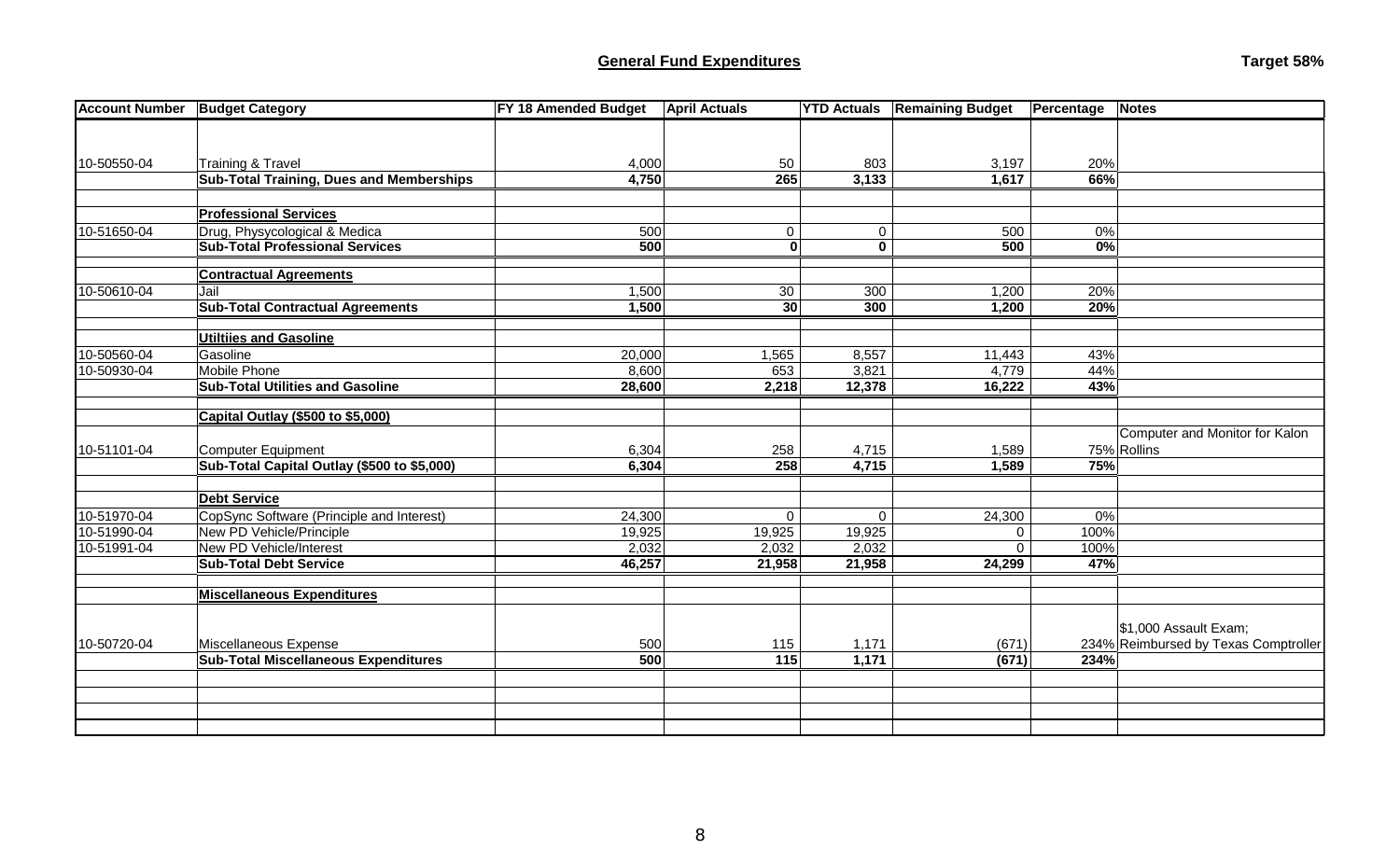### **General Fund Expenditures**

| Target 58% |  |
|------------|--|
|------------|--|

| <b>Account Number</b> | <b>Budget Category</b>                  | <b>FY 18 Amended Budget</b> | <b>April Actuals</b>           |          | <b>YTD Actuals Remaining Budget</b> | <b>Percentage Notes</b> |                                          |
|-----------------------|-----------------------------------------|-----------------------------|--------------------------------|----------|-------------------------------------|-------------------------|------------------------------------------|
|                       | <b>Equipment</b>                        |                             |                                |          |                                     |                         |                                          |
| 10-51100-04           | <b>Equipment Purchases</b>              | 5,896                       | 544                            | 1,461    | \$4,435                             |                         | 25% Batteries for Walkie Talkies         |
|                       | <b>Sub-Total Equipment</b>              | 5,896                       | 544                            | 1,461    | \$4,435                             | N/A                     |                                          |
|                       |                                         |                             |                                |          |                                     |                         |                                          |
|                       | <b>Total Police Department</b>          | 577,374                     | 62,871                         | 287,296  | 290,078                             | 50%                     |                                          |
|                       |                                         |                             |                                |          |                                     |                         |                                          |
|                       |                                         |                             | <b>Public Works Department</b> |          |                                     |                         |                                          |
|                       |                                         |                             |                                |          |                                     |                         |                                          |
|                       | <b>Salary and Benefits</b>              |                             |                                |          |                                     |                         |                                          |
| 10-50120-03           | <b>Salaries</b>                         | 174,013                     | 13,229                         | 94,640   | 79,373                              | 54%                     |                                          |
| 10-50125-03           | Overtime                                | 1,000                       | $\Omega$                       | $\Omega$ | 1,000                               | 0%                      |                                          |
| 10-50300-03           | Health Insurance                        | 36,803                      | 3,067                          | 21,468   | 15,335                              | 58%                     |                                          |
| 10-50510-03           | FICA & Medicare Tax Expense             | 17,314                      | 1,012                          | 7,191    | 10,123                              | 42%                     |                                          |
| 10-50500-03           | Unemployment Expenditures               | 0                           | 6                              | 45       | (45)                                | N/A                     |                                          |
| 10-51070-03           | <b>Retirement Expense</b>               | 8,518                       | 651                            | 4,615    | 3,903                               | 54%                     |                                          |
|                       | <b>Sub-Total Salary and Benefits</b>    | 237,648                     | 17,965                         | 127,960  | 109,689                             | 54%                     |                                          |
|                       | <b>Supplies</b>                         |                             |                                |          |                                     |                         |                                          |
| 10-50130-03           | Parts and Supplies                      | 13,000                      | 1,406                          | 6,429    | 6,571                               | 49%                     |                                          |
| 10-50580-03           | <b>Uniforms</b>                         | 1,500                       | $\Omega$                       | $\Omega$ | 1,500                               | 0%                      |                                          |
| 10-50850-03           | Signs (Street, Etc.)                    | 5,500                       | 2,940                          | 3,067    | 2,433                               | 56%                     |                                          |
| 10-51340-03           | Equipment/Chemicals                     | 1,000                       | $\Omega$                       | $\Omega$ | 1,000                               | 0%                      |                                          |
| 10-51930-03           | Minor Tools                             | 1,000                       | 22                             | 157      | 843                                 | 16%                     |                                          |
|                       | <b>Sub-Total Supplies</b>               | 22,000                      | 4,368                          | 9,653    | 12,347                              | 44%                     |                                          |
|                       | <b>Contractual Agreements</b>           |                             |                                |          |                                     |                         |                                          |
|                       |                                         |                             |                                |          |                                     |                         |                                          |
|                       |                                         |                             |                                |          |                                     |                         | Annual Fee - Work Order                  |
| 10-50370-03           | Service Agreements                      | 4,000                       | 467                            | 3,621    | 379                                 |                         | 91% Software - \$2,675; Ant Bait - \$479 |
| 10-50860-03           | <b>Rental Expense</b>                   | 3,500                       | 160                            | 2,070    | 1,430                               |                         | 59% Portable Pots for River Park         |
|                       | <b>Sub-Total Contractual Agreements</b> | 7,500                       | 627                            | 5,691    | 1,809                               | 76%                     |                                          |
|                       |                                         |                             |                                |          |                                     |                         |                                          |
|                       |                                         |                             |                                |          |                                     |                         |                                          |
|                       |                                         |                             |                                |          |                                     |                         |                                          |
|                       |                                         |                             |                                |          |                                     |                         |                                          |
|                       |                                         |                             |                                |          |                                     |                         |                                          |
|                       |                                         |                             |                                |          |                                     |                         |                                          |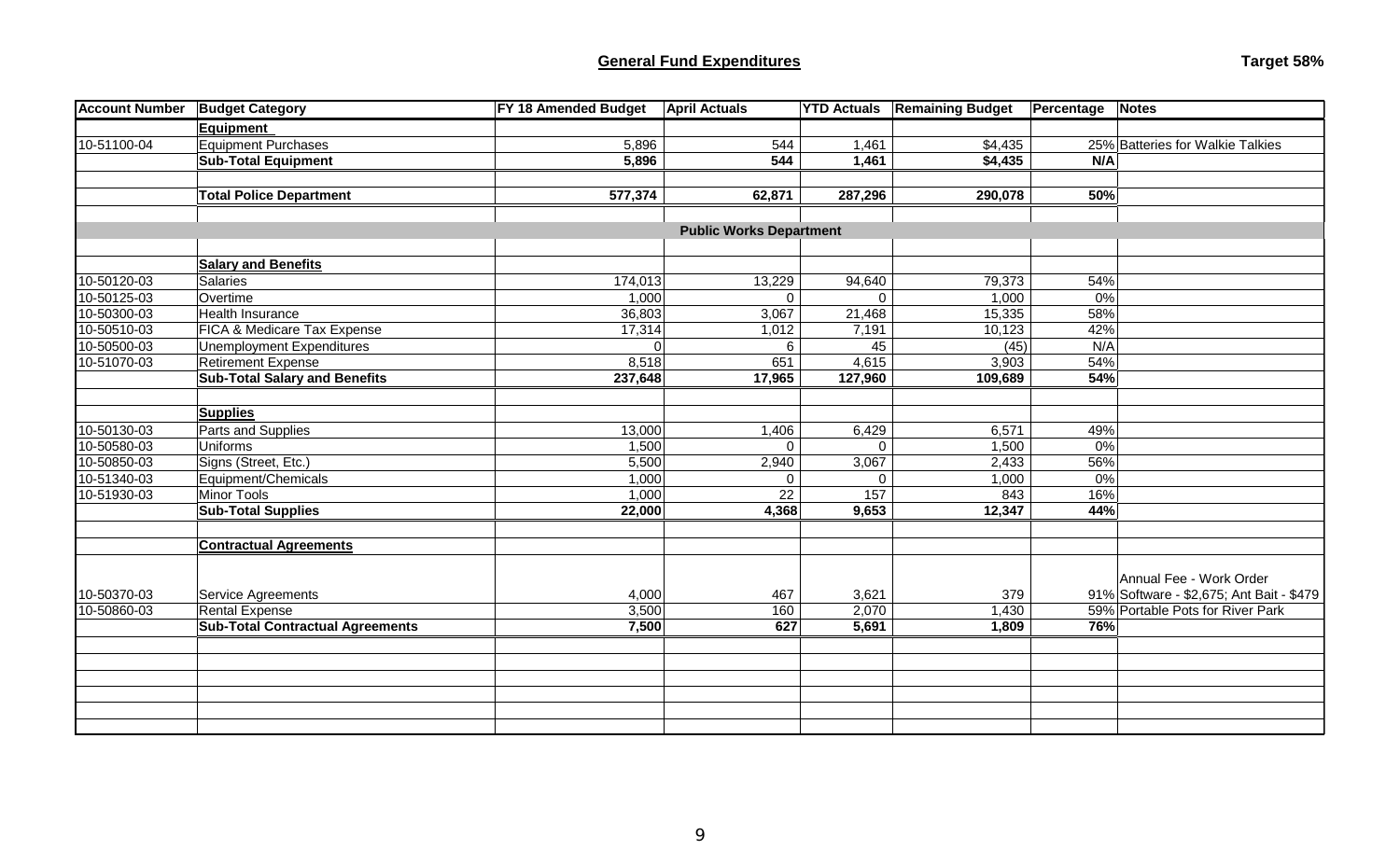| <b>Account Number</b> | <b>Budget Category</b>                          | <b>FY 18 Amended Budget</b> | <b>April Actuals</b>    | <b>YTD Actuals</b>      | <b>Remaining Budget</b> | Percentage              | <b>Notes</b>                      |
|-----------------------|-------------------------------------------------|-----------------------------|-------------------------|-------------------------|-------------------------|-------------------------|-----------------------------------|
|                       | <b>Repair and Maintenance</b>                   |                             |                         |                         |                         |                         |                                   |
|                       |                                                 |                             |                         |                         |                         |                         | Brake Supples - \$1,066.64;       |
|                       |                                                 |                             |                         |                         |                         |                         | Routine maintenance cost          |
| 10-50210-03           | Monthly Vehicle Maintenance                     | 8,000                       | 2,080                   | 7,320                   | 680                     |                         | 92% trending higher than budgeted |
| 10-50660-03           | <b>Material Street Repair</b>                   | 140,000                     | 1,808                   | 7,442                   | 132,558                 | 5%                      |                                   |
| 10-51890-03           | Building & Grounds Maint.                       | 10,000                      | 3,955                   | 16,066                  | (6,066)                 | 161%                    |                                   |
|                       | <b>Sub-Total Repair and Maintenance</b>         | 158,000                     | 7,843                   | 30,828                  | 127,172                 | 20%                     |                                   |
|                       |                                                 |                             |                         |                         |                         |                         |                                   |
|                       | Utilties and Gasoline                           |                             |                         |                         |                         |                         |                                   |
| 10-50170-03           | Telephone                                       | 1,500                       | 112                     | 786                     | 714                     | 52%                     |                                   |
| 10-50560-03           | Gasoline                                        | 7,000                       | 997                     | 3,322                   | 3,678                   | 47%                     |                                   |
| 10-50640-03           | <b>Street Lights</b>                            | 40,000                      | 3,741                   | 25,928                  | 14,072                  | 65%                     |                                   |
| 10-50730-03           | Utilities Expense-Hudson Energ                  | 35,000                      | 3,343                   | 14,568                  | 20,432                  | 42%                     |                                   |
| 10-50930-03           | Mobile Phone                                    | 2,400                       | 166                     | 962                     | 1,438                   | 40%                     |                                   |
|                       | <b>Sub-Total Utilities and Gasoline</b>         | 85,900                      | 8,359                   | 45,566                  | 40,334                  | 53%                     |                                   |
|                       |                                                 |                             |                         |                         |                         |                         |                                   |
|                       | <b>Training, Dues and Memberships</b>           |                             |                         |                         |                         |                         |                                   |
| 10-50550-03           | <b>Training &amp; Travel</b>                    | 500                         | $\mathbf 0$             | $\mathbf{0}$            | 500                     | 0%                      |                                   |
| 10-51910-03           | TX Parks & Rec Foundation/Ann                   | 300                         | 0                       | 300                     | $\Omega$                | 100%                    |                                   |
|                       | <b>Sub-Total Training, Dues and Memberships</b> | 800                         | $\mathbf{0}$            | 300                     | 500                     | 38%                     |                                   |
|                       |                                                 |                             |                         |                         |                         |                         |                                   |
|                       | <b>Professional Services</b>                    |                             |                         |                         |                         |                         |                                   |
| 10-51130-03           | <b>Animal Control</b>                           | 1,000                       | $\Omega$                | 322                     | 678                     | 32%                     |                                   |
| 10-51880-03           | Drainage & Right of Way Expense                 | 29,130                      | 8,552                   | 27,680                  | 1,450                   | 95%                     |                                   |
|                       |                                                 |                             |                         |                         |                         |                         | Stump revoval at City Hall \$600; |
|                       |                                                 |                             |                         |                         |                         |                         | <b>One-Time Animal Shelter</b>    |
| 10-51900-03           | Contract Labor/Professional F                   | 1,000                       | $\Omega$                | 855                     | 145                     |                         | 85% Inspection - \$235            |
|                       | <b>Sub-Total Professional Services</b>          | 31,130                      | 8,552                   | 28,857                  | 2,273                   | 93%                     |                                   |
|                       |                                                 |                             |                         |                         |                         |                         |                                   |
|                       | Capital Outlay (\$500 to \$5000)                |                             |                         |                         |                         |                         |                                   |
| 10-51660-03           | Technology Expense                              | 2,500                       | $\mathbf 0$             | 0                       | 2,500                   | 0%                      |                                   |
|                       | Sub-Total Capital Outlay (\$500 to \$5,000)     | 2,500                       | $\overline{\mathbf{o}}$ | $\overline{\mathbf{0}}$ | 2,500                   | $\overline{\mathbf{0}}$ |                                   |
|                       |                                                 |                             |                         |                         |                         |                         |                                   |
|                       |                                                 |                             |                         |                         |                         |                         |                                   |
|                       |                                                 |                             |                         |                         |                         |                         |                                   |
|                       |                                                 |                             |                         |                         |                         |                         |                                   |
|                       |                                                 |                             |                         |                         |                         |                         |                                   |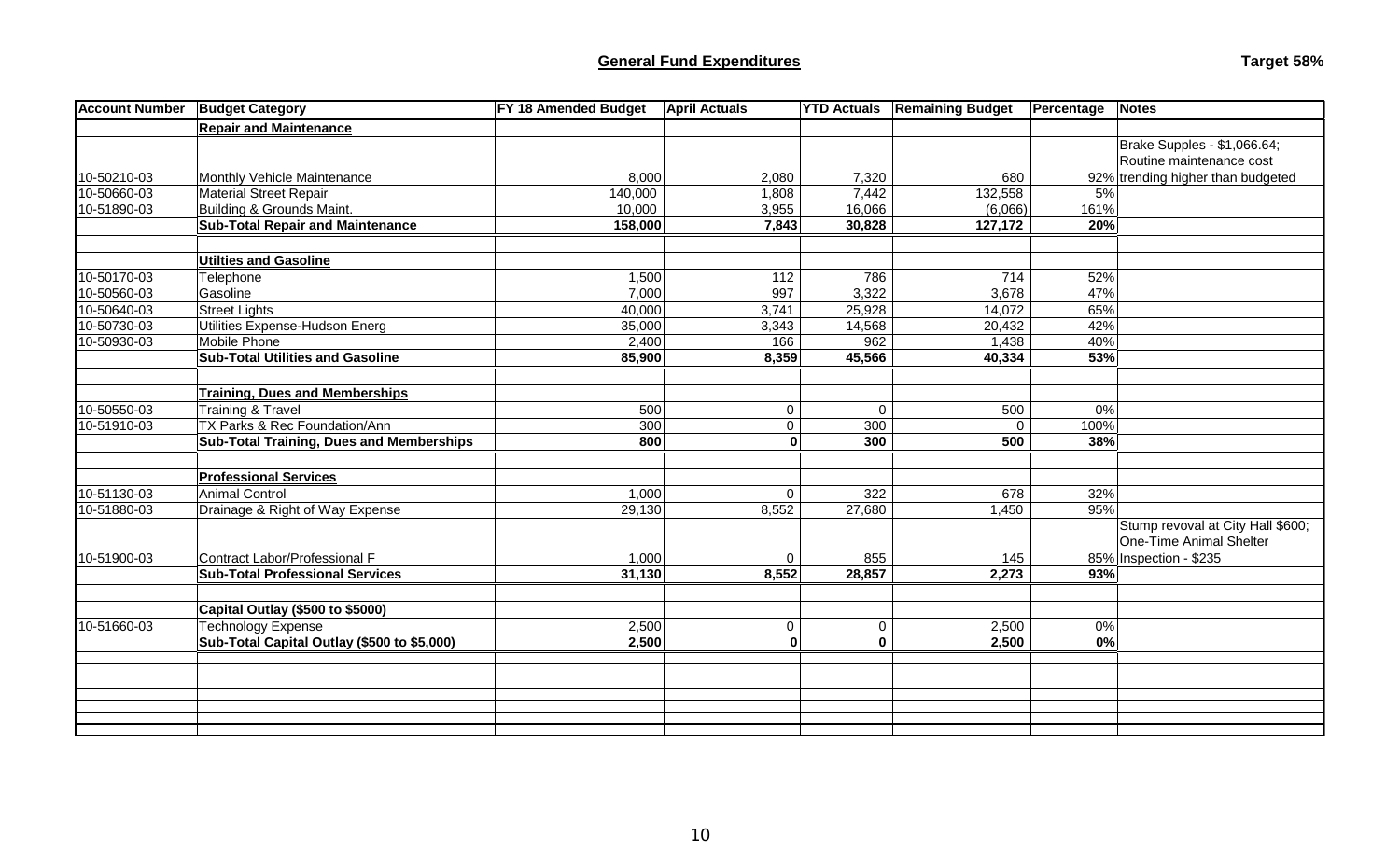# **General Fund Expenditures Target 58% Target 58% Target 58% Target 58% Target 58%**

| Target 58% |  |
|------------|--|
|------------|--|

| <b>Account Number</b> | <b>Budget Category</b>                      | FY 18 Amended Budget | <b>April Actuals</b>    | <b>YTD Actuals</b> | <b>Remaining Budget</b> | Percentage | Notes                                 |
|-----------------------|---------------------------------------------|----------------------|-------------------------|--------------------|-------------------------|------------|---------------------------------------|
|                       | <b>Miscellaneous Expenditures</b>           |                      |                         |                    |                         |            |                                       |
| 10-51100-03           | <b>Equipment Purchases</b>                  | 48,196               | 0                       | 0                  | 48,196                  | 0%         |                                       |
| 10-50340-03           | Parks Projects                              | 20,000               | 36                      | 821                | 19,179                  | 4%         |                                       |
| 10-50720-03           | Miscellaneous Expense                       | 200                  | 0                       | 22                 | 178                     | 11%        |                                       |
|                       | <b>Sub-Total Miscellaneous Expenditures</b> | 68,396               | 36                      | 843                | 67,553                  | 1%         |                                       |
|                       |                                             |                      |                         |                    |                         |            |                                       |
|                       | <b>Total Public Works Department</b>        | 613,874              | 47,750                  | 249,699            | 364,175                 | 41%        |                                       |
|                       |                                             |                      |                         |                    |                         |            |                                       |
|                       |                                             |                      | <b>Community Center</b> |                    |                         |            |                                       |
|                       | <b>Supplies</b>                             |                      |                         |                    |                         |            |                                       |
| 10-50980-07           | Supplies & Equipment                        | 1,000                | 89                      | 647                | 353                     | 65%        |                                       |
|                       | <b>Sub-Total Supplies</b>                   | 1,000                | 89                      | 647                | 353                     | 65%        |                                       |
|                       |                                             |                      |                         |                    |                         |            |                                       |
|                       | <b>Repair and Maintenance</b>               |                      |                         |                    |                         |            |                                       |
|                       |                                             |                      |                         |                    |                         |            | Oven and Thermostat \$682.15          |
|                       |                                             |                      |                         |                    |                         |            | <b>Waxing for Community Center</b>    |
|                       |                                             |                      |                         |                    |                         |            | Floors \$915 and Cleaning of          |
| 10-50960-07           | <b>Building Repair &amp; Maintenance</b>    | 4,000                | 85                      | 3,466              | 534                     |            | 87% Offices                           |
|                       | <b>Sub-Total Repair and Maintenance</b>     | 4,000                | $\overline{85}$         | 3,466              | 534                     | 87%        |                                       |
|                       | <b>Utilities and Gasoline</b>               |                      |                         |                    |                         |            |                                       |
|                       |                                             |                      |                         |                    |                         |            | Utility Cost trending a little higher |
| 10-50970-07           | <b>Building Utilities</b>                   | 1,200                | 72                      | 963                | 237                     |            | 80% than budgeted                     |
|                       | <b>Sub-Total Utilities and Gasoline</b>     | 1,200                | 72                      | 963                | 237                     | 80%        |                                       |
|                       |                                             |                      |                         |                    |                         |            |                                       |
|                       | <b>Total Community Center</b>               | 6,200                | 246                     | 5,075              | 1,125                   | 82%        |                                       |
|                       |                                             |                      |                         |                    |                         |            |                                       |
|                       |                                             |                      | <b>Municipal Court</b>  |                    |                         |            |                                       |
|                       | <b>Salary and Benefits</b>                  |                      |                         |                    |                         |            |                                       |
| 10-50120-05           | Salaries                                    | 69,226               | 5,105                   | 36,745             | 32,481                  | 53%        |                                       |
| 10-50300-05           | Health Insurance                            | 14,721               | 1,227                   | 8,587              | 6,134                   | 58%        |                                       |
| 10-50510-05           | FICA & Medicare Tax Expense                 | 6,888                | 390                     | 2,811              | 4,077                   | 41%        |                                       |
| 10-50500-05           | Unemployment Insurance                      | $\Omega$             | 5                       | 21                 | (21)                    | N/A        |                                       |
| 10-51070-05           | <b>Retirement Expense</b>                   | 2,768                | 203                     | 1,459              | 1,309                   | 53%        |                                       |
|                       | <b>Sub-Total Salary and Benefits</b>        | 93,603               | 6,930                   | 49,623             | 43,980                  | 53%        |                                       |
|                       |                                             |                      |                         |                    |                         |            |                                       |
|                       |                                             |                      |                         |                    |                         |            |                                       |
|                       |                                             |                      |                         |                    |                         |            |                                       |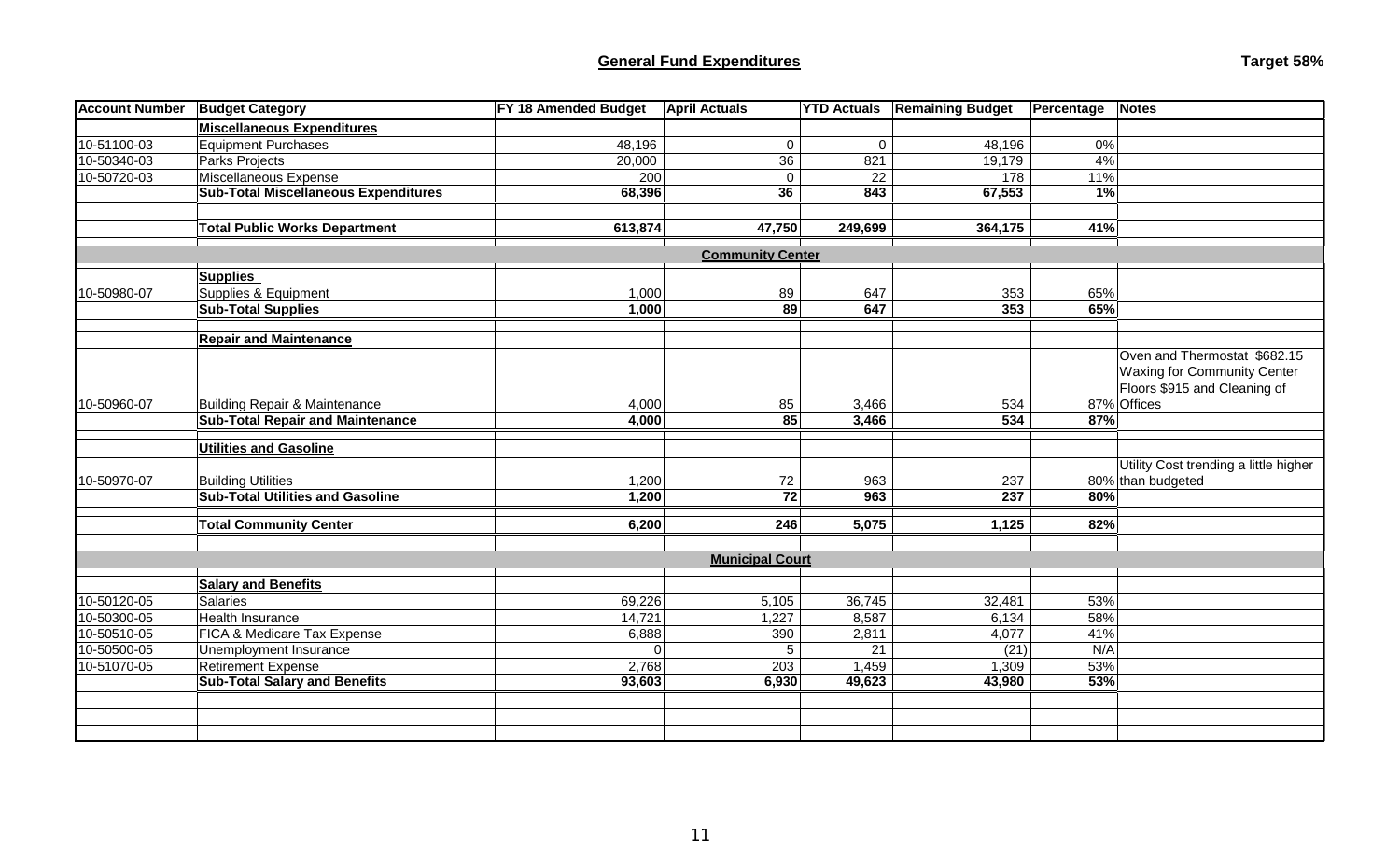| Target 58% |  |
|------------|--|
|------------|--|

|             | <b>Account Number Budget Category</b>                                    | FY 18 Amended Budget | <b>April Actuals</b> | <b>YTD Actuals</b> | <b>Remaining Budget</b> | Percentage       | Notes                                |
|-------------|--------------------------------------------------------------------------|----------------------|----------------------|--------------------|-------------------------|------------------|--------------------------------------|
|             | <b>Supplies</b>                                                          |                      |                      |                    |                         |                  |                                      |
| 10-50130-05 | <b>Office Supplies</b>                                                   | 4,000                | 43                   | 2,259              | 1,742                   |                  | 56% Court File Folders               |
|             | <b>Sub-Total Supplies</b>                                                | 4,000                | $\overline{43}$      | 2,259              | 1,742                   | 56%              |                                      |
|             |                                                                          |                      |                      |                    |                         |                  |                                      |
|             | <b>Contractual Agreements</b>                                            |                      |                      |                    |                         |                  |                                      |
| 10-50370-05 | <b>Service Agreements</b>                                                | $\overline{0}$       | $\mathbf 0$          | 563                | (563)                   |                  | N/A Web Payment Module Software      |
|             |                                                                          |                      |                      |                    |                         |                  |                                      |
|             |                                                                          |                      |                      |                    |                         |                  | Annual Fees: Software Support -      |
|             |                                                                          |                      |                      |                    |                         |                  | MCRS Munic; UT Data Syst of TX       |
| 10-50371-05 | Service Agreements / UDS                                                 | 3,500                | 492                  | 2,863              | 637                     |                  | 82% \$1,921; Omnibase Services \$270 |
|             | <b>Sub-Total Contractual Agreements</b>                                  | 3,500                | 492                  | 3,426              | 74                      | 98%              |                                      |
|             |                                                                          |                      |                      |                    |                         |                  |                                      |
|             | <b>Professional Services</b>                                             |                      |                      |                    |                         |                  |                                      |
| 10-50350-05 | Legal                                                                    | 7,500                | 80                   | 503                | 6,997                   | 7%               |                                      |
| 10-51940-05 | Court/Credit Card Fee's                                                  | 1,000                | $\Omega$             | $\mathbf{0}$       | 1,000                   | 0%               |                                      |
| 10-65690-05 | <b>MVBA Collection Fee</b>                                               | 15,000               | 3,767                | 6,825              | 8,175                   | 45%              |                                      |
|             | <b>Sub-Total Professional Services</b>                                   | 23,500               | 3,847                | 7,328              | 16,172                  | 31%              |                                      |
|             |                                                                          |                      |                      |                    |                         |                  |                                      |
| 10-50460-05 | <b>Training, Dues and Memberships</b><br><b>Dues &amp; Subscriptions</b> | 150                  |                      | 60                 | 90                      |                  | 40% Annual Dues and Memberships      |
|             |                                                                          |                      | $\mathbf 0$          |                    |                         |                  | Mandy, Ronda and Donna - Court       |
| 10-50550-05 | <b>Training &amp; Travel</b>                                             | 2,000                | 0                    | 2,330              | $-330$                  |                  | 117% Training                        |
|             | <b>Sub-Total Training, Dues and Memberships</b>                          | 2,150                | $\mathbf 0$          | 2,390              | $-240$                  | 111%             |                                      |
|             |                                                                          |                      |                      |                    |                         |                  |                                      |
|             | <b>Miscellaneous Expenditures</b>                                        |                      |                      |                    |                         |                  |                                      |
| 10-51300-05 | Juror Expense                                                            | 350                  | $\mathbf 0$          | $\overline{0}$     | 350                     | 0%               |                                      |
|             | <b>Sub-Total Miscellaneous Expenditures</b>                              | 350                  | $\mathbf 0$          | $\mathbf 0$        | 350                     | $\overline{0\%}$ |                                      |
|             |                                                                          |                      |                      |                    |                         |                  |                                      |
|             | <b>State Tax</b>                                                         |                      |                      |                    |                         |                  |                                      |
|             |                                                                          |                      |                      |                    |                         |                  | Citations trending higher than       |
| 10-50600-05 | <b>State Tax on Citations</b>                                            | 130,000              | 25,026               | 79,018             | 50,982                  |                  | 61% anticipated                      |
|             | <b>Sub-Total Sales Tax</b>                                               | 130,000              | 25,026               | 79,018             | 50,982                  | 61%              |                                      |
|             |                                                                          |                      |                      |                    |                         |                  |                                      |
|             | <b>Total Municipal Court</b>                                             | 257,103              | 36,338               | 144,044            | 113,059                 | 56%              |                                      |
|             |                                                                          |                      |                      |                    |                         |                  |                                      |
|             |                                                                          |                      |                      |                    |                         |                  |                                      |
|             |                                                                          |                      |                      |                    |                         |                  |                                      |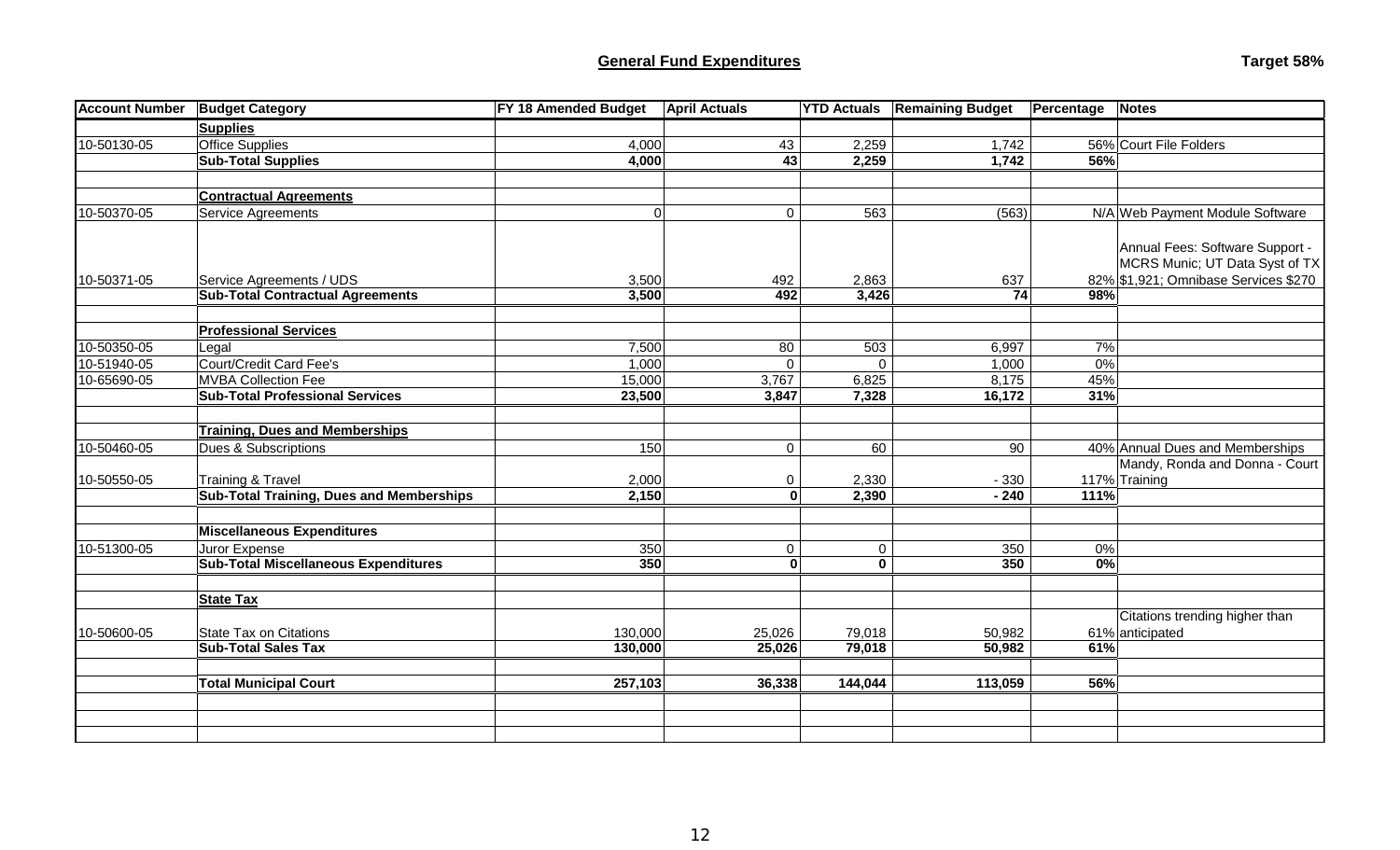| <b>Account Number</b> | <b>Budget Category</b>                          | FY 18 Amended Budget | <b>April Actuals</b> | <b>YTD Actuals</b> | <b>Remaining Budget</b> | <b>Percentage Notes</b> |                                       |
|-----------------------|-------------------------------------------------|----------------------|----------------------|--------------------|-------------------------|-------------------------|---------------------------------------|
|                       |                                                 |                      |                      |                    |                         |                         |                                       |
|                       | <b>Library / Museum</b>                         |                      |                      |                    |                         |                         |                                       |
|                       |                                                 |                      |                      |                    |                         |                         |                                       |
|                       | <b>Salary and Benefits</b>                      |                      |                      |                    |                         |                         |                                       |
| 10-50120-11           | <b>Salaries</b>                                 | 23,215               | 1,786                | 12,501             | 10,714                  | 54%                     |                                       |
| 10-50510-11           | FICA & Medicare Tax Expense                     | 2,310                | 137                  | 956                | 1,354                   | 41%                     |                                       |
| 10-50500-11           | Unemployment Insurance                          |                      | $\overline{2}$       |                    | (7)                     | N/A                     |                                       |
| 10-51070-11           | <b>Retirement Expense</b>                       | 1,137                | 88                   | 610                | 527                     | 54%                     |                                       |
|                       | <b>Sub-Total Salary and Benefits</b>            | 26,662               | 2,012                | 14,074             | 12,588                  | 53%                     |                                       |
|                       |                                                 |                      |                      |                    |                         |                         |                                       |
|                       | <b>Supplies</b>                                 |                      |                      |                    |                         |                         |                                       |
|                       |                                                 |                      |                      |                    |                         |                         | Office supplies order several         |
| 10-50130-11           | <b>Office Supplies</b>                          | 1,000                | 13                   | 502                | 498                     |                         | 50% months in advance                 |
| 10-51010-11           | Printing                                        | 2,952                | $\mathbf{0}$         | $\Omega$           | 2,952                   | 0%                      |                                       |
| 10-51700-11           | <b>Library Books</b>                            | 10,000               | 667                  | 3,639              | 6,361                   | 36%                     |                                       |
|                       | <b>Sub-Total Supplies</b>                       | 13,952               | 681                  | 4,141              | 9,811                   | 30%                     |                                       |
|                       | <b>Training, Dues and Memberships</b>           |                      |                      |                    |                         |                         |                                       |
| 10-50460-11           | <b>Dues &amp; Subscriptions</b>                 | 4,850                | 0                    | 4,015              | 835                     |                         | 83% Annual Dues and Memberships       |
|                       | <b>Sub-Total Training, Dues and Memberships</b> | 4,850                | $\mathbf{0}$         | 4,015              | 835                     | 83%                     |                                       |
|                       |                                                 |                      |                      |                    |                         |                         |                                       |
|                       | <b>Utilities and Gasoline</b>                   |                      |                      |                    |                         |                         |                                       |
| 10-50170-11           | Telephone / Internet                            | 2,460                | 205                  | 1,230              | 1,230                   | 50%                     |                                       |
| 10-50730-11           | <b>Utilities Expense</b>                        | 5,000                | 742                  | 3,802              | 1,198                   | 76%                     |                                       |
|                       |                                                 |                      |                      |                    |                         |                         | Utility expenditures trending         |
| 10-51740-11           | <b>Museum Utility Expense</b>                   | 4,000                | 0                    | 2,623              | 1,377                   |                         | 66% higher than anticipated           |
| 10-51760-11           | Museum Internet & Telephone                     | 1,284                | 112                  | 786                | 498                     | 61%                     |                                       |
|                       | <b>Sub-Total Utilities and Gasoline</b>         | 12,744               | 1,060                | 8,442              | 4,302                   | 66%                     |                                       |
|                       |                                                 |                      |                      |                    |                         |                         |                                       |
|                       | <b>Repair and Maintenance</b>                   |                      |                      |                    |                         |                         |                                       |
| 10-50910-11           | Library Building Repair & Maint                 | 2,004                | $\mathbf 0$          | 2,074              | (70)                    |                         | 103% Air Conditioner Repair - \$2,000 |
|                       |                                                 |                      |                      |                    |                         |                         | Painting of Museum \$7,500;           |
|                       |                                                 |                      |                      |                    |                         |                         | <b>Budget Amendment required for</b>  |
|                       |                                                 |                      |                      |                    |                         |                         | Donations from EDC and Historic       |
| 10-51750-11           | Museum Building Repair & Maint                  | 1,996                | $\mathbf 0$          | 8,089              | (6,093)                 |                         | 405% Society                          |
|                       | <b>Sub-Total Repair and Maintenance</b>         | 4,000                | $\mathbf 0$          | 10,162             | (6, 162)                | 254%                    |                                       |
|                       |                                                 |                      |                      |                    |                         |                         |                                       |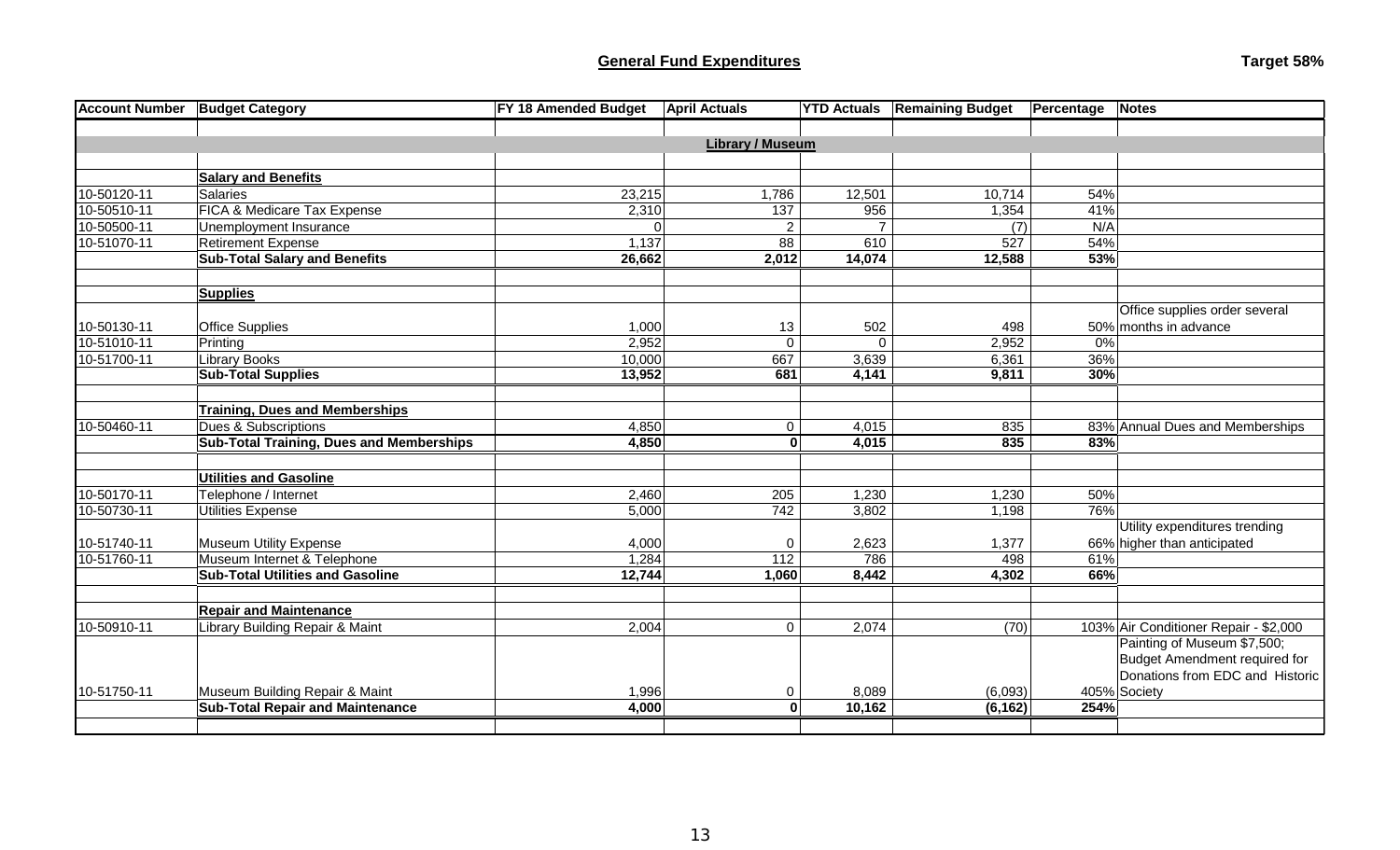## **General Fund Expenditures Target 58% Target 58% Target 58% Target 58% Target 58%**

| Target 58% |  |
|------------|--|
|------------|--|

| <b>Account Number</b> | <b>Budget Category</b>                      | <b>FY 18 Amended Budget</b> | <b>April Actuals</b>               | <b>YTD Actuals</b>      | <b>Remaining Budget</b> | Percentage  | Notes                         |
|-----------------------|---------------------------------------------|-----------------------------|------------------------------------|-------------------------|-------------------------|-------------|-------------------------------|
|                       | <b>Capital Outlay</b>                       |                             |                                    |                         |                         |             |                               |
| 10-51981-11           | Computer Hardware & Software                |                             | $\pmb{0}$                          | 809                     | (809)                   |             | N/A Requires Budget Amendment |
|                       | <b>Sub-Total Capital Outlay</b>             | $\blacksquare$              | $\mathbf{0}$                       | 809                     | (809)                   | N/A         |                               |
|                       |                                             |                             |                                    |                         |                         |             |                               |
|                       | <b>Library Programs</b>                     |                             |                                    |                         |                         |             |                               |
| 10-50740-11           | Library Program Expense/Grant               | 1,000                       | $\boldsymbol{0}$                   | $\mathbf 0$             | 1,000                   | 0%          |                               |
|                       | <b>Sub-Total Library Programs</b>           | 1,000                       | $\mathbf{0}$                       | $\overline{\mathbf{0}}$ | 1,000                   | 0%          |                               |
|                       |                                             |                             |                                    |                         |                         |             |                               |
|                       | <b>Miscellaneous Expenditures</b>           |                             |                                    |                         |                         |             |                               |
| 10-50720-11           | Miscellaneous Expense                       | 300                         | $\pmb{0}$                          | $\mathbf 0$             | 300                     | 0%          |                               |
|                       | <b>Sub-Total Miscellaneous Expenditures</b> | 300                         | $\mathbf{0}$                       | $\overline{\mathbf{0}}$ | 300                     | $0\%$       |                               |
|                       |                                             |                             |                                    |                         |                         |             |                               |
|                       | <b>Total Library / Museum</b>               | 63,508                      | 3,752                              | 41,643                  | 21,865                  | 66%         |                               |
|                       |                                             |                             |                                    |                         |                         |             |                               |
|                       |                                             |                             | <b>Chandler Sports Association</b> |                         |                         |             |                               |
|                       | <b>Salary and Benefits</b>                  |                             |                                    |                         |                         |             |                               |
| 10-50120-12           | Salaries                                    | 37,000                      | 5,005                              | 23,114                  | 13,886                  | 62%         |                               |
| 10-50123-12           | Part-Time Salaries                          | 11,500                      | $\mathbf 0$                        | $\Omega$                | 11,500                  | 0%          |                               |
| 10-50122-12           | Overtime                                    | $\Omega$                    | $\mathbf 0$                        | 177                     | $-177$                  | N/A         |                               |
| 10-50300-12           | <b>Health Insurance</b>                     | 7,361                       | 613                                | 4,330                   | 3,031                   | 59%         |                               |
| 10-50510-12           | FICA & Medicare Tax Expense                 | 3,682                       | 383                                | 1,782                   | 1,900                   | 48%         |                               |
| 10-51070-12           | <b>Retirement Expense</b>                   | 1,810                       | 140                                | 980                     | 830                     | 54%         |                               |
|                       | <b>Sub-Total Salary and Benefits</b>        | 61,353                      | 6,141                              | 30,384                  | 30,969                  | 50%         |                               |
|                       |                                             |                             |                                    |                         |                         |             |                               |
|                       | <b>Supplies</b>                             |                             |                                    |                         |                         |             |                               |
| 10-50130-12           | <b>Office Equipment Supplies</b>            | 1,000                       | $\pmb{0}$                          | 236                     | 764                     | 24%         |                               |
| 10-50131-12           | <b>CSA Supplies</b>                         | 3,000<br>4,000              | $\mathbf 0$                        | $\overline{29}$<br>265  | 2,971<br>3,735          | $1\%$<br>7% |                               |
|                       | <b>Sub-Total Supplies</b>                   |                             | $\mathbf{0}$                       |                         |                         |             |                               |
|                       | <b>Repair and Maintenance</b>               |                             |                                    |                         |                         |             |                               |
| 10-52190-12           | <b>Field Maintenance</b>                    | 6,000                       | 4,648                              | 4,648                   | 1,352                   | 77%         |                               |
|                       | <b>Sub-Total Repair and Maintenance</b>     | 6,000                       | 4,648                              | 4,648                   | 1,352                   | 77%         |                               |
|                       |                                             |                             |                                    |                         |                         |             |                               |
|                       | <b>Professional Services</b>                |                             |                                    |                         |                         |             |                               |
| 10-50310-12           | Prop. & Liab. Insurance                     | 1,800                       | $\pmb{0}$                          | $\mathbf 0$             | 1,800                   | 0%          |                               |
| 10-51180-12           | Pest Control                                | 600                         | 49                                 | 305                     | 295                     | 51%         |                               |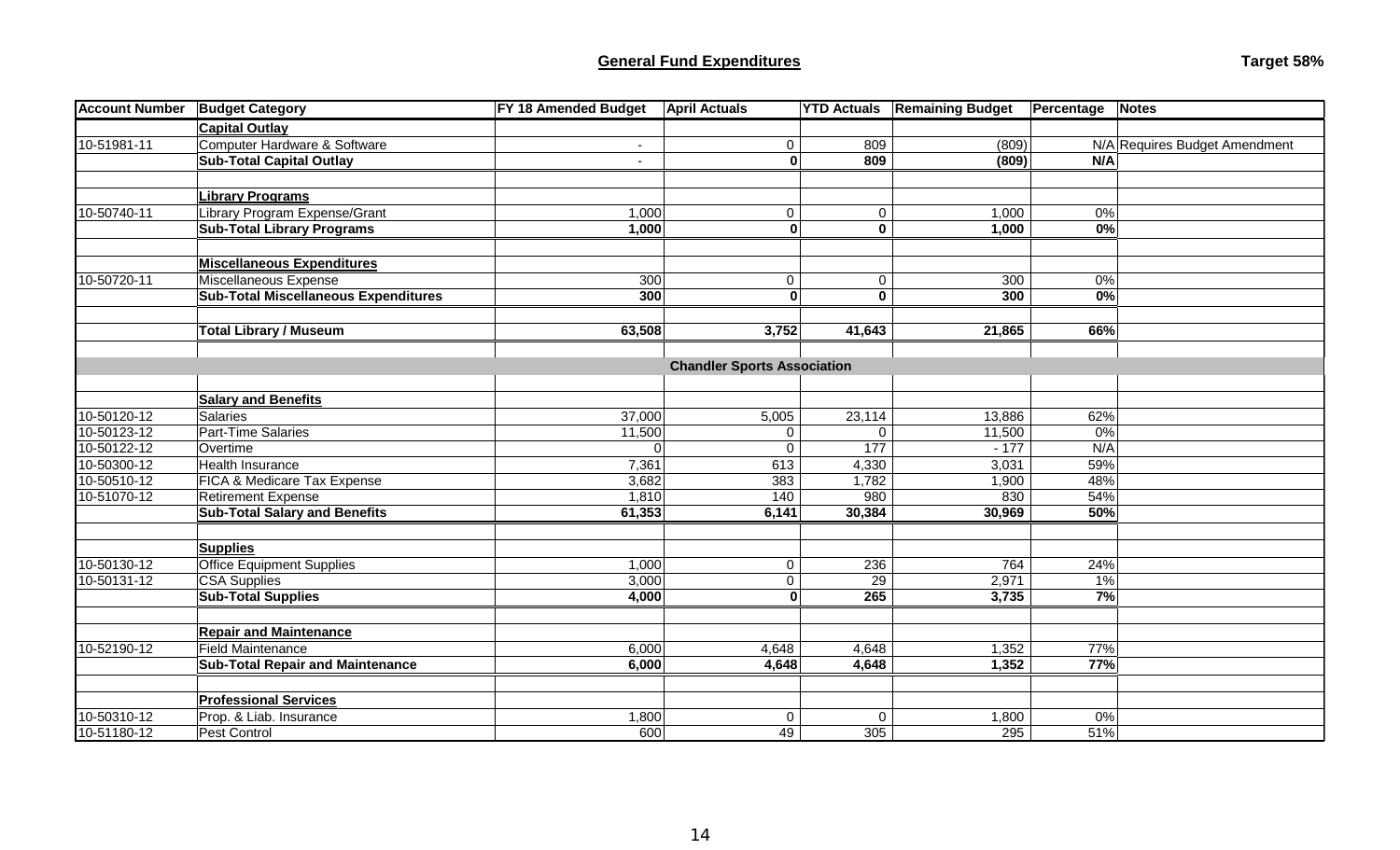# **General Fund Expenditures Target 58%**

| <b>Account Number</b> | <b>Budget Category</b>                      | <b>FY 18 Amended Budget</b> | <b>April Actuals</b> |          | <b>YTD Actuals Remaining Budget</b> | <b>Percentage</b>    | <b>Notes</b>                       |
|-----------------------|---------------------------------------------|-----------------------------|----------------------|----------|-------------------------------------|----------------------|------------------------------------|
| 10-51430-12           | Advertising                                 | 1,750                       | 134                  | 347      | 1,403                               | 20%                  |                                    |
| 10-51900-12           | Contract Labor/Professional F               | 1,000                       | $\Omega$             | $\Omega$ | 1,000                               | 0%                   |                                    |
| 10-52120-12           | Sports Signup Fee                           | 400                         | 0                    | 299      | 101                                 |                      | 75% One-Time Charge of \$299       |
| 10-52150-12           | <b>Background Checks/Badges</b>             | 1,250                       | $\Omega$             | $\Omega$ | 1,250                               | 0%                   |                                    |
|                       | <b>Sub-Total Professional Services</b>      | 6,800                       | $\frac{1}{183}$      | 951      | 5,849                               | 14%                  |                                    |
|                       | <b>Events</b>                               |                             |                      |          |                                     |                      |                                    |
| 10-51370-12           | <b>Recreational Programming</b>             | 2,000                       | 45                   | 45       | 1,955                               | 2%                   |                                    |
| 10-51920-12           | <b>Baseball Expense</b>                     | 6,000                       | 1,279                | 1,824    | 4,176                               | 30%                  |                                    |
| 10-52140-12           | League Tournament Expense                   | 10,500                      | $\Omega$             | 760      | 9,740                               | 7%                   |                                    |
| 10-52141-12           | <b>CSA Tournament Expense</b>               | 5,100                       | 524                  | 524      | 4,576                               | 10%                  |                                    |
| 10-52160-12           | League Umpires                              | 23,500                      | 7,370                | 12,436   | 11,065                              | 53%                  |                                    |
| 10-52180-12           | <b>CSA Projects</b>                         | 14,703                      | 170                  | 4,860    | 9,843                               | 33%                  |                                    |
|                       |                                             |                             |                      |          |                                     |                      | Tyler Soccer Association - \$1,560 |
| 10-52191-12           | Soccer Expense                              | 2,000                       | 110                  | 2,842    | (842)                               |                      | 142% Fee and Referee Cost          |
| 10-52193-12           | <b>Special Events Expenditures</b>          | 1,000                       | $\Omega$             | 46       | 954                                 | 5%                   |                                    |
| 10-52194-12           | League Play Expenditures                    | 3,000                       | 0                    | 280      | 2,720                               | 9%                   |                                    |
|                       | <b>Sub-Total Events</b>                     | 67,803                      | 9,499                | 23,618   | 44,185                              | 35%                  |                                    |
|                       | <b>Concession</b>                           |                             |                      |          |                                     |                      |                                    |
| 10-51840-12           | <b>Concesssions Expense</b>                 | 32,894                      | 5,333                | 8,488    | 24,406                              | 26%                  |                                    |
| 10-52110-12           | <b>Concession Alarm</b>                     | 350                         | 39                   | 231      | 119                                 | 66%                  |                                    |
|                       | <b>Sub-Total Cocession</b>                  | 33,244                      | 5,372                | 8,719    | 24,525                              | 26%                  |                                    |
|                       |                                             |                             |                      |          |                                     |                      |                                    |
|                       | Capital Outlay (\$500 to \$5,000)           |                             |                      |          |                                     |                      |                                    |
| 10-51660-12           | Computer Hardware & Software                | 2,500                       | 0                    | 498      | 2,002                               | 20%                  |                                    |
| 10-52100-12           | Concession Equipment                        | 1,500                       | $\mathbf{0}$         | 206      | 1,294                               | 14%                  |                                    |
| 10-52130-12           | <b>CSA Equpment</b>                         | 7,250                       | 722                  | 797      | 6,453                               | 11%                  |                                    |
|                       | Sub-Total Capital Outlay (\$500 to \$5,000) | 11,250                      | 722                  | 1,501    | 9,749                               | 13%                  |                                    |
|                       | <b>State Tax</b>                            |                             |                      |          |                                     |                      |                                    |
| 10-51560-12           | Sales tax paid to Comptroller               | 5,400                       | $\mathbf{0}$         | 436      | 4,964                               | 8%                   |                                    |
|                       | <b>Sub-Total State Tax</b>                  | 5,400                       | $\mathbf{0}$         | 436      | 4,964                               | $\frac{8}{\sqrt{2}}$ |                                    |
|                       |                                             |                             |                      |          |                                     |                      |                                    |
|                       | <b>Equipment</b>                            |                             |                      |          |                                     |                      |                                    |
| 10-52131-12           | Equipment (Non- Capital)                    | 1,250                       | 0                    | 110      | 1,140                               | 9%                   |                                    |
|                       | <b>Sub-Total Equipment</b>                  | 1,250                       | $\mathbf{0}$         | 110      | 1,140                               | 9%                   |                                    |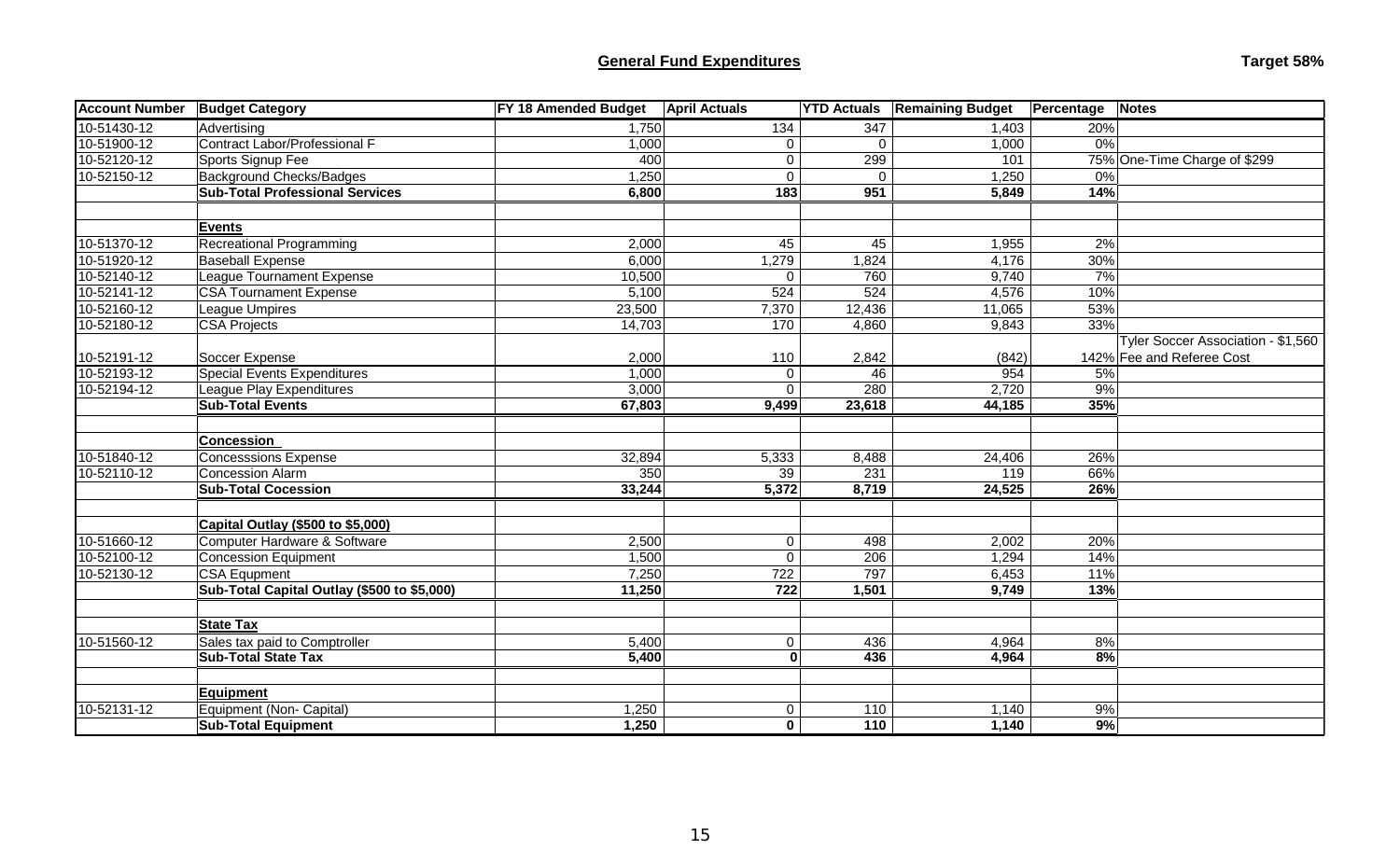| <b>Account Number</b> | <b>Budget Category</b>                      | <b>FY 18 Amended Budget</b> | <b>April Actuals</b> | <b>YTD Actuals</b> | <b>Remaining Budget</b> | Percentage | <b>Notes</b> |
|-----------------------|---------------------------------------------|-----------------------------|----------------------|--------------------|-------------------------|------------|--------------|
|                       |                                             |                             |                      |                    |                         |            |              |
|                       | <b>Miscellaneous Expenditures</b>           |                             |                      |                    |                         |            |              |
| 10-50500-12           | Texas Unemployment Insurance                |                             |                      |                    | (21)                    | N/A        |              |
|                       | <b>Sub-Total Miscellaneous Expenditures</b> |                             |                      |                    | (21)                    | N/A        |              |
|                       |                                             |                             |                      |                    |                         |            |              |
|                       | <b>Total Chandler Sports Association</b>    | 197,100                     | 26,567               | 70,652             | 126.448                 | 36%        |              |
|                       |                                             |                             |                      |                    |                         |            |              |
|                       | Total General Fund Expenditures             | 2,812,435                   | 310,614              | 420,525,۱          | 1,391,910               | 51%        |              |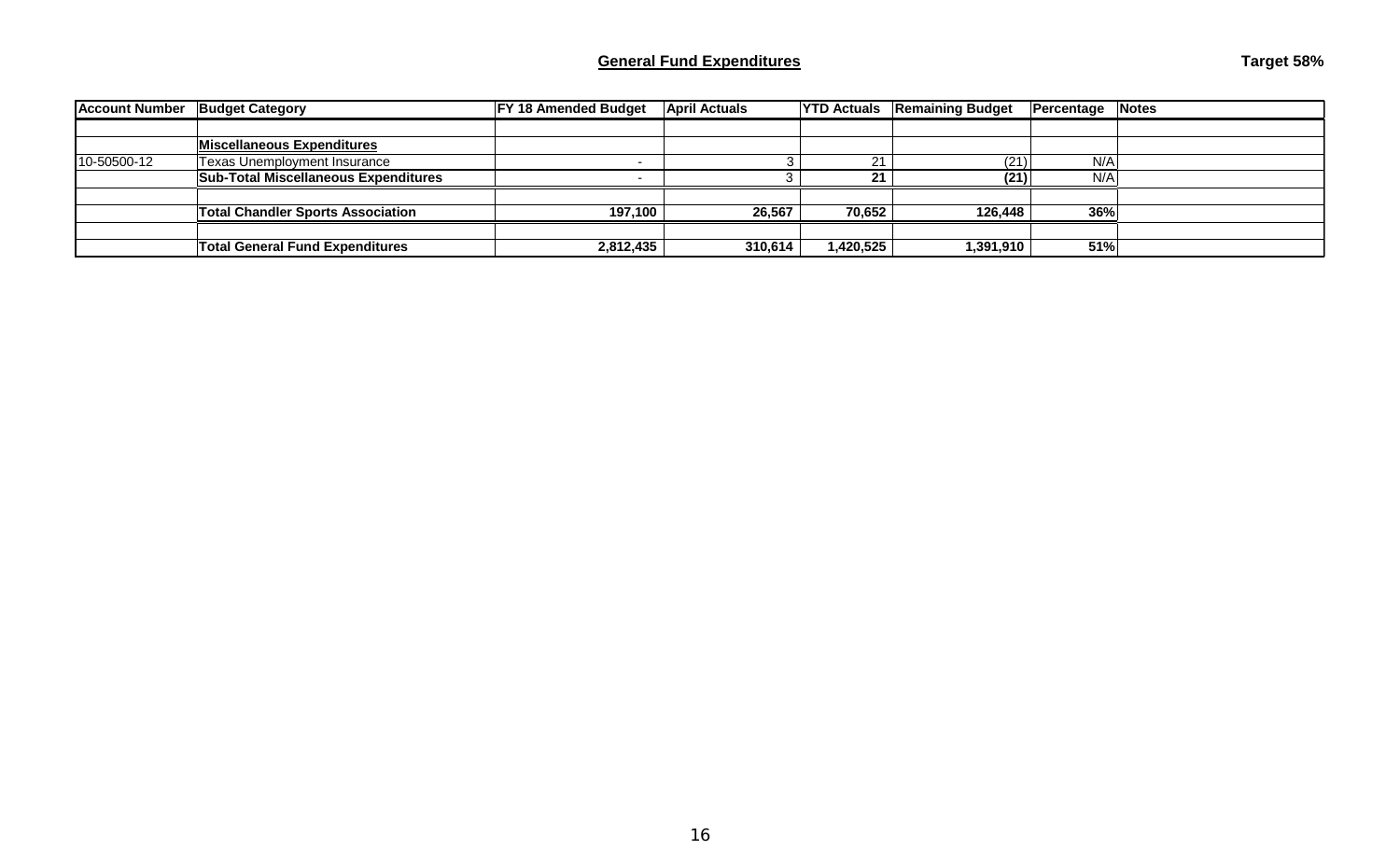# **Utility Fund Revenue Target 58%**

| <b>Account Number</b> | <b>Budget Category</b>                 | <b>FY 18 Amended Budget</b> | <b>April Actuals</b>     |            | <b>YTD Actuals Remaining Budget</b> | Percentage | <b>Notes</b>                    |
|-----------------------|----------------------------------------|-----------------------------|--------------------------|------------|-------------------------------------|------------|---------------------------------|
|                       |                                        |                             |                          |            |                                     |            |                                 |
|                       | <b>Water Sales</b>                     |                             |                          |            |                                     |            |                                 |
| 20-42100-00           | Water Connection - Tap                 | 19,000                      | 1,600                    | 17,815     | 1,185                               | 94%        |                                 |
| 20-42150-00           | Sewer Connections - Tap                | 9,000                       | 1,300                    | 12,114     | (3, 114)                            | 135%       |                                 |
| 20-42200-00           | Initial Turn On                        | 5,650                       | 1,300                    | 6,175      | (525)                               | 109%       |                                 |
| 20-42250-00           | Reconnection                           | 1,200                       | 150                      | 1,600      | (400)                               | 133%       |                                 |
| 20-42300-00           | <b>Customer Service Fees</b>           | 1,200                       | 150                      | 1,875      | (675)                               | 156%       |                                 |
| 20-43100-00           | Water & Sewer Service                  | 1,171,000                   | 79,075                   | 635,593    | 535,407                             | 54%        |                                 |
| 20-43150-00           | <b>Bulk Water Sales</b>                | 400                         |                          | 333        | 67                                  | 83%        |                                 |
|                       | <b>Sub-Total Water Sales</b>           | 1,207,450                   | 83,575                   | 675,505    | 531,945                             | 56%        |                                 |
|                       |                                        |                             |                          |            |                                     |            |                                 |
|                       | <b>Trash Collection</b>                |                             |                          |            |                                     |            |                                 |
| 20-43110-00           | <b>City Trash Collection</b>           | 339,000                     | 28,570                   | 199,449    | 139,551                             | 59%        |                                 |
| 20-43120-00           | City Tax Collection                    | 29,082                      | 2,257                    | 15,953     | 13,129                              | 55%        |                                 |
| 20-43130-00           | <b>County Trash Collection</b>         | 10,973                      | 180                      | 1,691      | 9,282                               | 15%        |                                 |
| 20-43140-00           | <b>County Tax Collection</b>           | 1,501                       | 82                       | 173        | 1,328                               | 11%        |                                 |
|                       | <b>Sub-Total Trash Collection</b>      | 380,556                     | 31,088                   | 217,266    | 163,290                             | 57%        |                                 |
|                       |                                        |                             |                          |            |                                     |            |                                 |
|                       | <b>Miscellaneous Revenue</b>           |                             |                          |            |                                     |            |                                 |
| 20-41150-00           | Checking Acct Interest Income          | 400                         | 33                       | 341        | 59                                  | 85%        |                                 |
| 20-47770-00           | Surchage Fees                          | 0                           | 193                      | 460        | (460)                               | N/A        |                                 |
| 20-49101-00           | <b>NSF Revenue</b>                     | 0                           | $\overline{\phantom{0}}$ | 115        | (115)                               | N/A        |                                 |
| 20-49300-00           | Misc Income                            | 200                         |                          |            | 200                                 | 0%         |                                 |
|                       | <b>Sub-Total Miscellaneous Revenue</b> | 600                         | 227                      | 915        | (315)                               | 153%       |                                 |
|                       | <b>Transfers</b>                       |                             |                          |            |                                     |            |                                 |
| 20-71111-00           | Transfer to GF for Trash Coll          | (380, 556)                  | (31,088)                 | (215, 761) | (164, 795)                          | 57%        |                                 |
|                       | <b>Sub-Total Transfers</b>             | (380, 556)                  | (31,088)                 | (215, 761) | (164, 795)                          | 57%        |                                 |
|                       |                                        |                             |                          |            |                                     |            |                                 |
|                       | <b>Revenue Bond Proceeds (Well #7)</b> | 960,327                     | $\mathbf 0$              | $\sim$     | 960,327                             |            | 0% Revenue Received in Prior FY |
|                       |                                        |                             |                          |            |                                     |            |                                 |
|                       | <b>Total Utility Fund Revenue</b>      | 2,168,377                   | 83,801                   | 677,925    | 1,490,452                           | 56%        |                                 |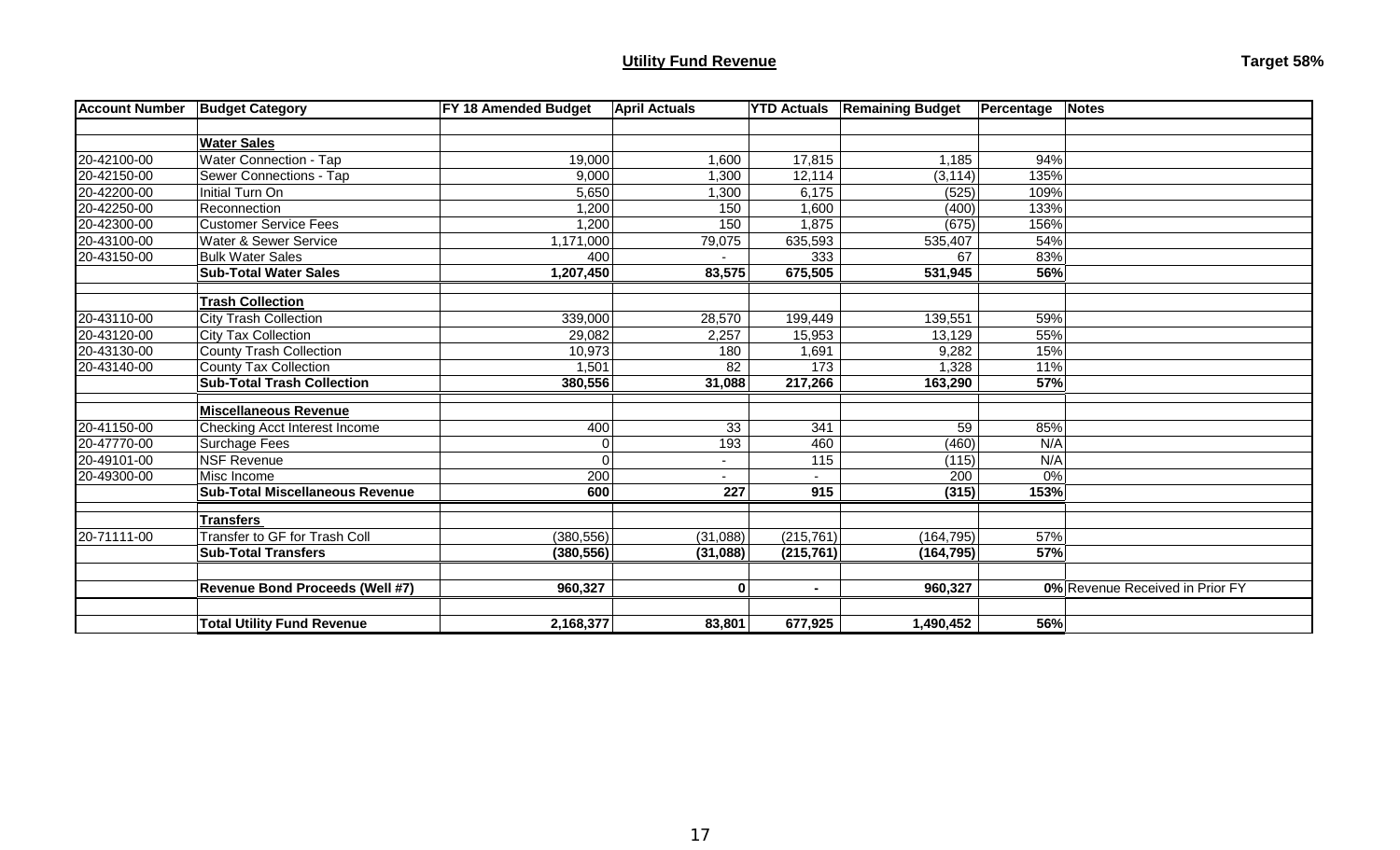# **Utility Fund Expenditures Target 58% Target 58% Target 58% Target 58% Target 58%**

| Target 58% |  |
|------------|--|
|------------|--|

| <b>Account Number</b> | <b>Budget Category</b>                          | FY 18 Amended Budget | <b>April Actuals</b> |         | <b>YTD Actuals Remaining Budget</b> | Percentage | <b>Notes</b>                                                                                |
|-----------------------|-------------------------------------------------|----------------------|----------------------|---------|-------------------------------------|------------|---------------------------------------------------------------------------------------------|
|                       |                                                 |                      |                      |         |                                     |            |                                                                                             |
|                       | <b>Salary and Benefits</b>                      |                      |                      |         |                                     |            |                                                                                             |
| 20-50120-01           | Salaries                                        | 223,427              | 17,333               | 121,069 | 102,358                             | 54%        |                                                                                             |
| 20-50125-01           | Overtime                                        | 6,000                | 587                  | 4,425   | 1,575                               |            | 74% Overtime for Utility Staff                                                              |
| 20-50300-01           | Health Insurance                                | 40,483               | 3,374                | 23,615  | 16,868                              | 58%        |                                                                                             |
| 20-50510-01           | <b>FICA</b>                                     | 22,231               | 1,334                | 9,339   | 12,892                              | 42%        |                                                                                             |
| 20-50500-01           | Unemployment Insurance                          | $\Omega$             | 6                    | 49      | (49)                                | N/A        |                                                                                             |
| 20-51070-01           | <b>Retirement Expenses</b>                      | 10,937               | 882                  | 6,120   | 4,817                               | 56%        |                                                                                             |
|                       | <b>Sub-Total Salary and Benefits</b>            | 303,078              | 23,515               | 164,618 | 138,460                             | 54%        |                                                                                             |
|                       |                                                 |                      |                      |         |                                     |            |                                                                                             |
|                       | <b>Supplies</b>                                 |                      |                      |         |                                     |            |                                                                                             |
| 20-50130-01           | Office Supplies                                 | 1,500                | 28                   | 630     | 870                                 | 42%        |                                                                                             |
| 20-50230-01           | Postage                                         | 5,000                | $\mathbf 0$          | 3,225   | 1,775                               |            | 65% Prepayment for Postage                                                                  |
| 20-50580-01           | Uniforms                                        | 2,000                | $\overline{0}$       | 108     | 1,892                               | 5%         |                                                                                             |
| 20-51010-01           | Printing                                        | 2,500                | 952                  | 952     | 1,548                               | 38%        |                                                                                             |
| 20-51340-01           | Inventory                                       | 27,000               | 4,271                | 13,207  | 13,793                              | 49%        |                                                                                             |
|                       |                                                 |                      |                      |         |                                     |            | Chemicals Inventory for Wells                                                               |
| 20-51350-01           | Chemicals                                       | 16,000               | 3,950                | 13,476  | 2,524                               |            | 84% and Sewer Plants                                                                        |
| 20-51480-01           | Coffee Supplies                                 | 500                  | $\Omega$             | 127     | 373                                 | 25%        |                                                                                             |
|                       | <b>Sub-Total Supplies</b>                       | 54,500               | 9,201                | 31,725  | 22,775                              | 58%        |                                                                                             |
|                       | <b>Training, Dues and Memberships</b>           |                      |                      |         |                                     |            |                                                                                             |
|                       |                                                 |                      |                      |         |                                     |            | <b>Training for Bank</b><br>Reconciliations - \$1,600;<br>Training for Utility Dept Staff - |
| 20-50550-01           | Training/Travel                                 | 3,000                | 0                    | 2,232   | 768                                 |            | 74% \$521                                                                                   |
|                       | <b>Sub-Total Training, Dues and Memberships</b> | 3,000                | $\overline{0}$       | 2,232   | 768                                 | 74%        |                                                                                             |
|                       | <b>Repair and Maintenance</b>                   |                      |                      |         |                                     |            |                                                                                             |
| 20-50390-01           | Inflow & Infiltration Repairs                   | 2,000                | $\overline{0}$       | 284     | 1,717                               | 14%        |                                                                                             |
|                       |                                                 |                      |                      |         |                                     |            | Tires, Pipe Fitings, Oil                                                                    |
|                       |                                                 |                      |                      |         |                                     |            | Changes; Auto Parts and                                                                     |
| 20-50410-01           | Vehicle & Equipment Repair &                    | 4,000                | 1,192                | 3,118   | 882                                 |            | 78% Welding                                                                                 |
| 20-51370-01           | <b>Street Repair Expense</b>                    | 1,000                | $\mathbf 0$          | 76      | 924                                 | 8%         |                                                                                             |
|                       | <b>Sub-Total Repair and Maintenance</b>         | 7,000                | 1,192                | 3,477   | 3,523                               | 50%        |                                                                                             |
|                       |                                                 |                      |                      |         |                                     |            |                                                                                             |
|                       |                                                 |                      |                      |         |                                     |            |                                                                                             |
|                       |                                                 |                      |                      |         |                                     |            |                                                                                             |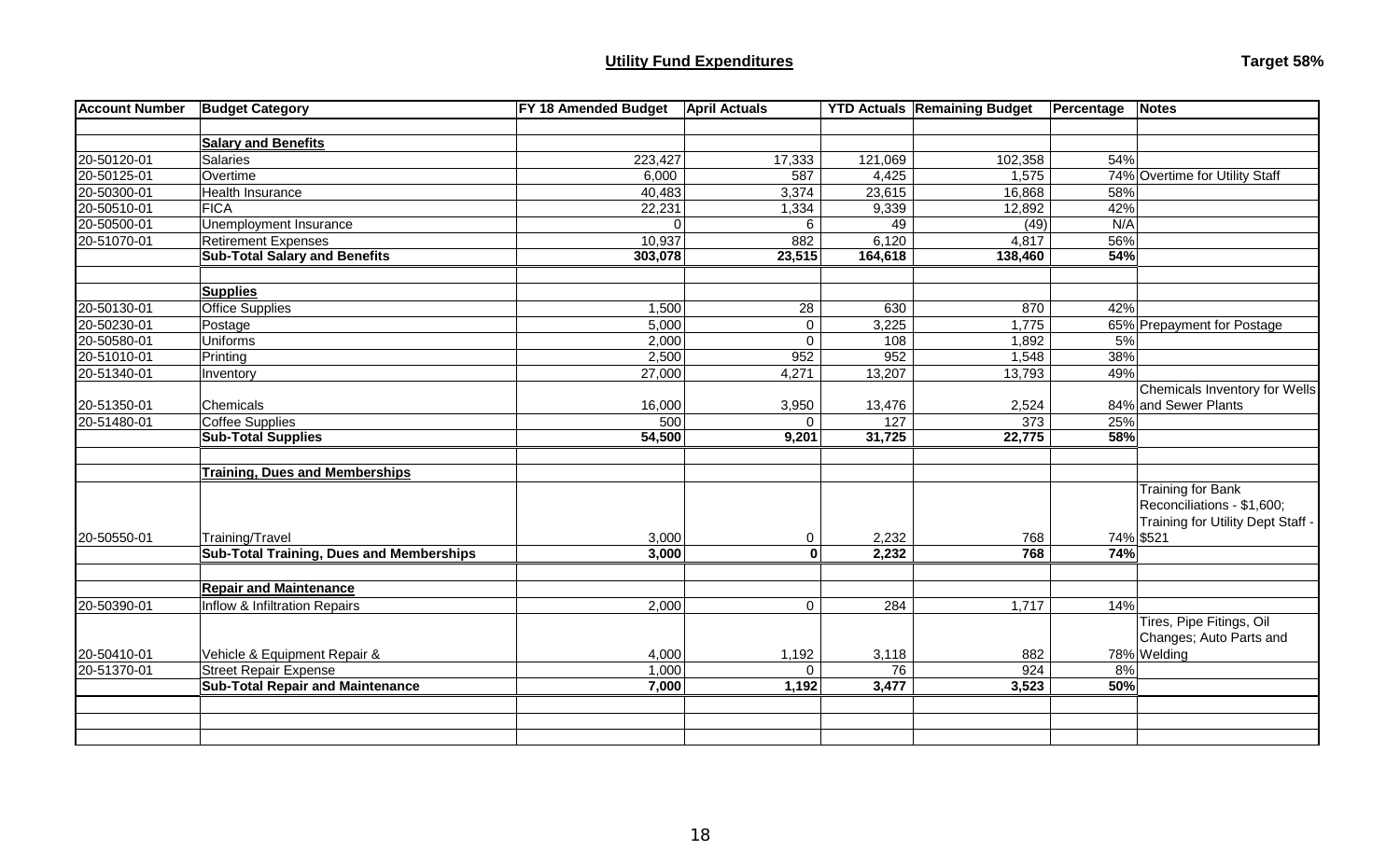### **Utility Fund Expenditures**

| Target 58% |  |
|------------|--|
|------------|--|

| <b>Account Number</b> | <b>Budget Category</b>                           | <b>FY 18 Amended Budget</b> | <b>April Actuals</b> |              | <b>YTD Actuals Remaining Budget</b> | Percentage<br><b>Notes</b>        |
|-----------------------|--------------------------------------------------|-----------------------------|----------------------|--------------|-------------------------------------|-----------------------------------|
|                       | <b>Professional Services</b>                     |                             |                      |              |                                     |                                   |
| 20-50140-01           | Analysis - Water                                 | 13,000                      | 1,114                | 4,505        | 8,495                               | 35%                               |
| 20-50180-01           | Engineering - Consultant                         | 5,000                       | 0                    | $\Omega$     | 5,000                               | 0%                                |
| 20-50290-01           | Audit & Accounting                               | 12,000                      | 10,225               | 15,475       | $-3,475$                            | 129%                              |
| 20-50450-01           | <b>Public Notices</b>                            | 1,000                       | 0                    | $\Omega$     | 1,000                               | 0%                                |
| 20-50750-01           | Sludge Treatment                                 | 16,000                      | 1,944                | 12,816       | 3,184                               | 80%                               |
| 20-51900-01           | <b>Professional Fees</b>                         | 1,000                       | $\Omega$             | 359          | 641                                 | 36%                               |
| 20-51960-01           | <b>Credit Card Service Fee</b>                   | 1,000                       | 349                  | 1,123        | $-123$                              | 112%                              |
|                       | <b>Sub-Total Professional Services</b>           | 49,000                      | 13,632               | 34,278       | 14,722                              | 70%                               |
|                       |                                                  |                             |                      |              |                                     |                                   |
|                       | <b>Utilities and Gasoline</b>                    |                             |                      |              |                                     |                                   |
| 20-50170-01           | Telephone                                        | 3,800                       | 259                  | 1,491        | 2,309                               | 39%                               |
| 20-50560-01           | Fuel                                             | 5,000                       | 320                  | 2,288        | 2,712                               | 46%                               |
| 20-50710-01           | Mobile Phones                                    | 2,000                       | 117                  | 836          | 1,165                               | 42%                               |
| 20-50730-01           | Utilities Expense                                | 80,000                      | 6,134                | 45,613       | 34,387                              | 57%                               |
|                       | <b>Sub-Total Utilities and Gasoline</b>          | 90,800                      | 6,830                | 50,228       | 40,572                              | 55%                               |
|                       |                                                  |                             |                      |              |                                     |                                   |
|                       | Equipment                                        |                             |                      |              |                                     |                                   |
| 20-50860-01           | Equipment Rental                                 | 2,000                       | $\overline{0}$       | $\mathbf{0}$ | 2,000                               | 0%                                |
| 20-51930-01           | Minor Tools                                      | 2,000                       | $\mathbf 0$          | 401          | 1,599                               | 20%                               |
|                       | <b>Sub-Total Equipment</b>                       | 4,000                       | 0                    | 401          | 3,599                               | 10.0%                             |
|                       |                                                  |                             |                      |              |                                     |                                   |
|                       | <b>Contractual Agreements</b>                    |                             |                      |              |                                     |                                   |
| 20-50310-01           | Property, WC, Liability                          | 23,000                      | 5,963                | 18,275       | 4,725                               | 79% Quarterly Payments            |
|                       |                                                  |                             |                      |              |                                     | <b>Annual Software Agreements</b> |
|                       |                                                  |                             |                      |              |                                     | Cost: STW, AV Capture,            |
|                       |                                                  |                             |                      |              |                                     | Work Order / Code                 |
|                       |                                                  |                             |                      |              |                                     | <b>Enforcment Software and</b>    |
| 20-50370-01           | Service Agreements                               | 18,000                      | 0                    | 18,591       | (591)                               | 103% Utility Billing Software     |
| 20-50400-01           | Technology                                       | 15,000                      | $\overline{0}$       | 7,260        | 7,740                               | 48%                               |
|                       |                                                  |                             |                      |              |                                     | <b>Quarterly Ground Water</b>     |
| 20-51460-01           | Neches & Trinity Valley Groundwater Conservation | 5,000                       | 0                    | 2,172        | 2,828                               | 43% Production Reports            |
|                       |                                                  |                             |                      |              |                                     | Annual GIS Maintenance for        |
| 20-51670-01           | <b>ETCOG GPS.GIS</b>                             | 2,000                       | 0                    | 1,200        | 800                                 | 60% the Web                       |
|                       | <b>Sub-Total Contractual Agreements</b>          | 63,000                      | 5,963                | 47,498       | 15,502                              | 75%                               |
|                       |                                                  |                             |                      |              |                                     |                                   |
|                       |                                                  |                             |                      |              |                                     |                                   |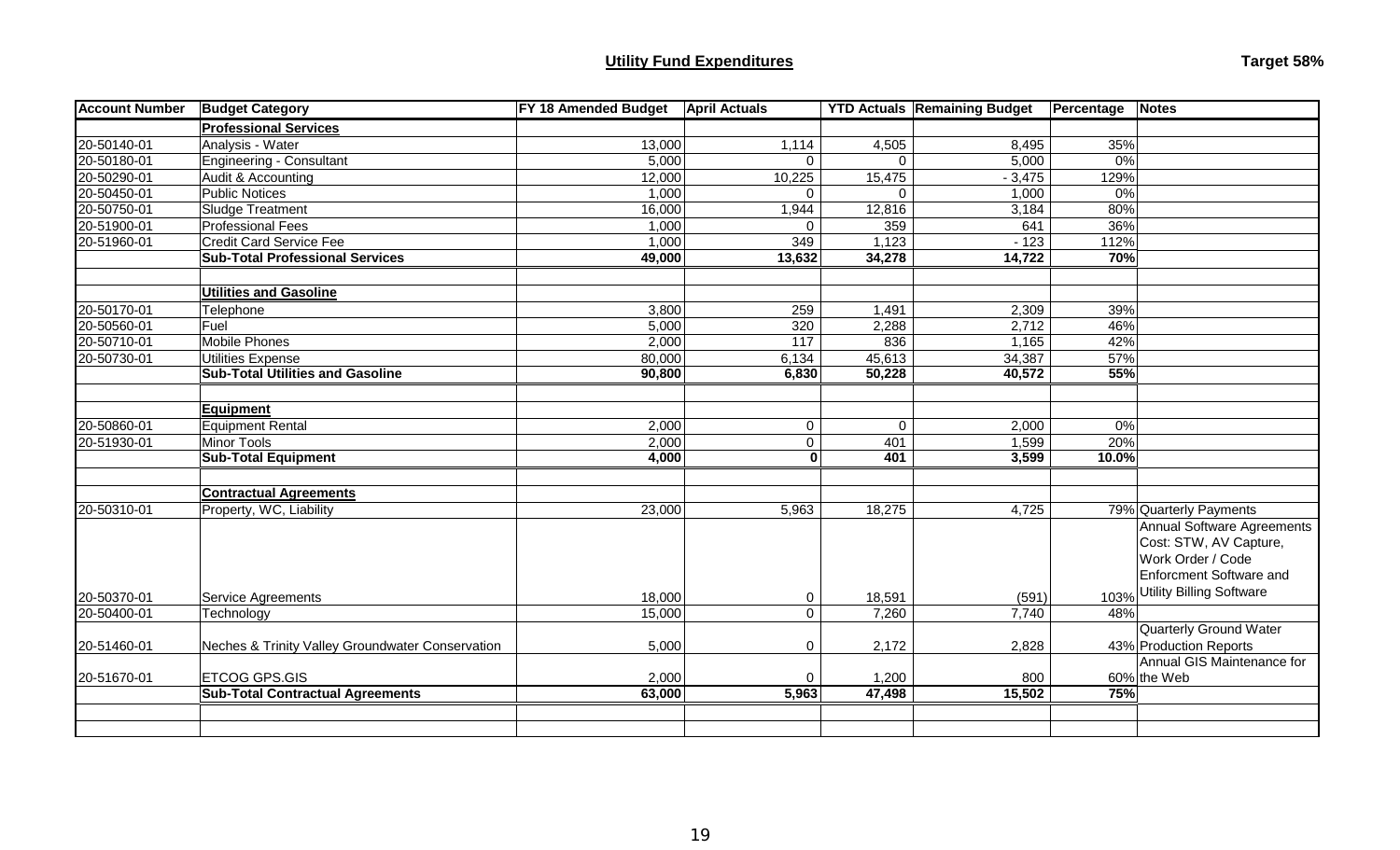### **Utility Fund Expenditures**

| Target 58% |  |
|------------|--|
|------------|--|

| <b>Account Number</b> | <b>Budget Category</b>                      | FY 18 Amended Budget | <b>April Actuals</b> |             | <b>YTD Actuals Remaining Budget</b> | Percentage<br><b>Notes</b> |
|-----------------------|---------------------------------------------|----------------------|----------------------|-------------|-------------------------------------|----------------------------|
|                       | Permits                                     |                      |                      |             |                                     |                            |
| 20-51420-01           | Permit fee's etc.                           | 6,800                | 0                    | 6,502       | 298                                 | 96% TCEQ Permit Fees       |
|                       | <b>Sub-Total Permits</b>                    | 6,800                | 0                    | 6,502       | 298                                 | 96%                        |
|                       | <b>Debt Service</b>                         |                      |                      |             |                                     |                            |
| 20-50200-01           | 2006 GO Ref/CO Bond Principal               | 140,000              | 0                    | 140,000     | 0                                   | 100%                       |
| 20-50490-01           | 2006 GO Ref/CO Bond Interest                | 64,108               | $\mathbf 0$          | 64,107      |                                     | 100%                       |
| 20-50600-01           | COO Series 2018 (Prin and Int)              | 12,125               | $\Omega$             | $\Omega$    | 12,125                              | 0%                         |
| 20-51630-01           | 2014 Refinance Bond Interest                | 29,447               | 14,284               | 29,447      | $\Omega$                            | 100%                       |
| 20-51650-01           | 2014 Refinance Bond Principal               | 60,000               | $\mathbf 0$          | 60,000      | $\Omega$                            | 100%                       |
| 20-51760-01           | 2014 Revenue Bond Interest #7               | 15,962               | $\mathbf 0$          | 15,781      | 181                                 | 99%                        |
| 20-51770-01           | 2014 Revenue Bond Principle #7              | 95,000               | $\mathbf 0$          | 95,000      | 0                                   | 100%                       |
| 20-51950-01           | Meter System (Principle and Interest)       | 45,990               | $\Omega$             |             | 45,990                              | 0%                         |
|                       | <b>Sub-Total Debt Service</b>               | 462,632              | 14,284               | 404,335     | 58,297                              | 87%                        |
|                       | Capital (Over \$5,000)                      |                      |                      |             |                                     |                            |
| 20-51390-01           | <b>Lift Station Expense</b>                 | 13,000               | 1,213                | 3,528       | 9,472                               | 27%                        |
|                       |                                             |                      |                      |             |                                     | Dewatering Sludge Box -    |
| 20-51520-01           | Equipment Purchase                          | 49,880               | 1,043                | 42,798      | 7,082                               | 86% \$41,350               |
| 20-50190-01           | Well #7 Construction                        | 960,327              | 9,424                | 42,187      | 918,140                             | 4%                         |
| 20-51530-01           | Sewer Plant Repair                          | 84,620               | 793                  | 48,324      | 36,296                              | 57%                        |
|                       |                                             |                      |                      |             |                                     | Pump Repair, Water Well    |
| 20-51540-01           | Water Well Repair                           | 28,000               | 0                    | 12,045      | 15,955                              | 43% Repair, Tree Removal   |
| 20-51550-01           | <b>Water &amp; Sewer Projects</b>           | 38,000               | 2,907                | 5,557       | 32,443                              | 15%                        |
| 20-51750-01           | Building Repair & Maintenance               | 12,000               | $\Omega$             | 10,500      | 1,500                               | 88%                        |
|                       | Sub-Total Capital (Over \$5,000)            | 1,185,827            | 15,380               | 164,939     | 1,020,888                           | 14%                        |
|                       | Miscellaneous Expenditures                  |                      |                      |             |                                     |                            |
| 20-50720-01           | Miscellaneous                               | 300                  | $\mathbf 0$          | $\pmb{0}$   | 300                                 | 0%                         |
| 20-51430-01           | NSF Charges                                 | $\overline{0}$       | $\mathbf 0$          | $\mathbf 0$ | 0                                   | N/A                        |
| 20-51450-01           | Sportsmans Paradise Maint. Fe               | 60                   | $\overline{0}$       | 60          | $\Omega$                            | 100% Annual Dues for Lot   |
|                       | <b>Sub-Total Miscellaneous Expenditures</b> | 360                  | 0                    | 60          | 300                                 | 17%                        |
|                       |                                             |                      |                      |             |                                     |                            |
|                       | <b>Total Utility Fund Expenditures</b>      | 2,229,997            | 89,995               | 910,293     | 1,319,704                           | 41%                        |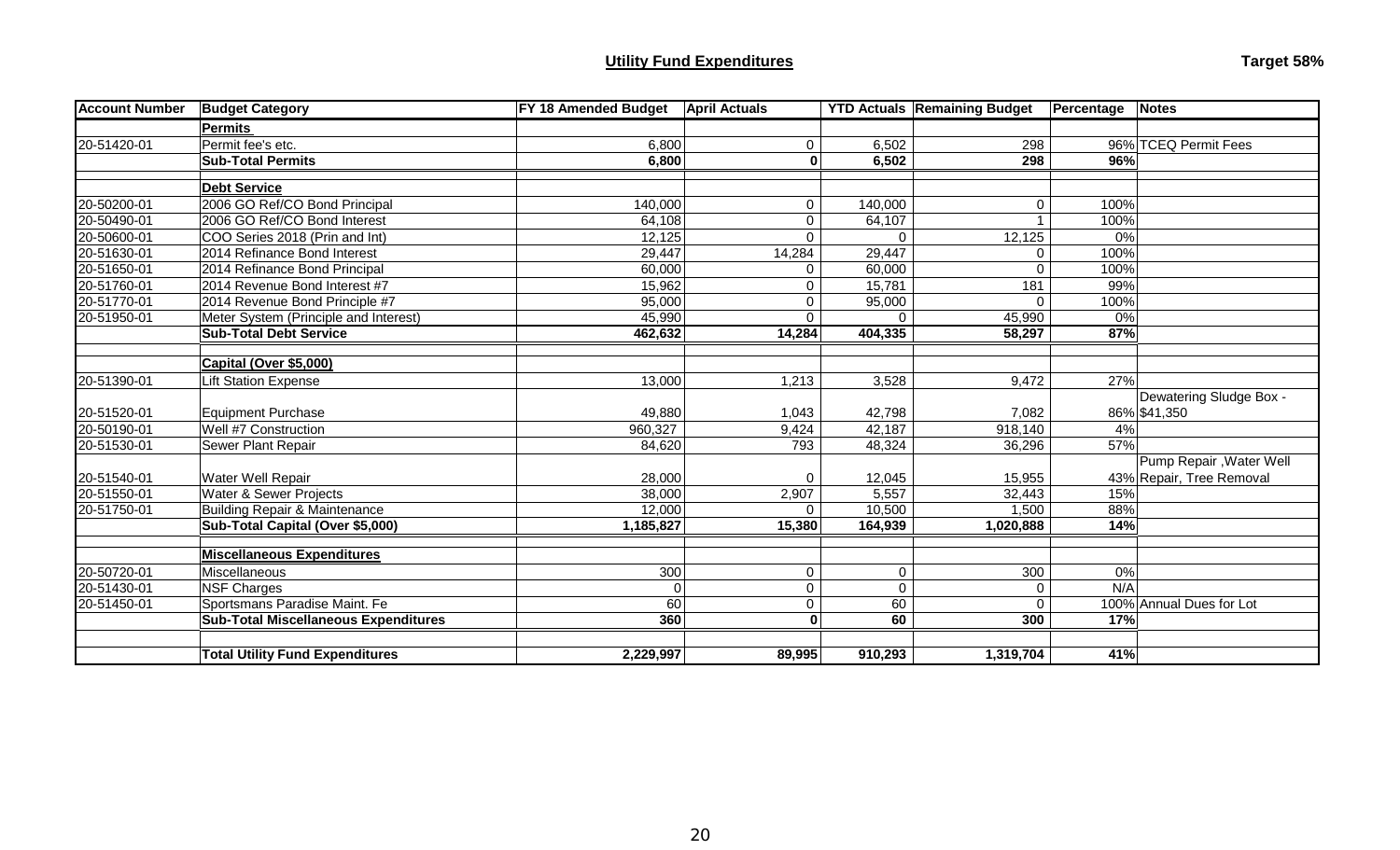| <b>Account Number</b> | <b>Budget Category</b>                          | FY 18 Amended Budget | <b>April Actuals</b> | <b>YTD Actuals</b> | <b>Remaining Budget</b> | Percentage | <b>Notes</b>          |
|-----------------------|-------------------------------------------------|----------------------|----------------------|--------------------|-------------------------|------------|-----------------------|
|                       |                                                 |                      |                      |                    |                         |            |                       |
|                       |                                                 |                      |                      |                    |                         |            |                       |
|                       | <b>Revenue</b>                                  |                      |                      |                    |                         |            |                       |
|                       |                                                 |                      |                      |                    |                         |            | Revenue Tranfer       |
| 50-70000-00           | Transfer In From GF                             | 34,596               | $\blacksquare$       | 3,726              | 30,870                  |            | 11% Required          |
| 50-42000-00           | Insurance Proceeds                              | 2,340                | 3,122                | 9,130              | (6,790)                 | 390%       |                       |
|                       | <b>Fund Balance</b>                             | 9,792                |                      |                    | 9,792                   |            | 0% Insurance Prior FY |
|                       | <b>Total Revenue</b>                            | 46,728               | 3,122                | 12,856             | 33,872                  | 28%        |                       |
|                       |                                                 |                      |                      |                    |                         |            |                       |
|                       | <b>Expenditures</b>                             |                      |                      |                    |                         |            |                       |
|                       |                                                 |                      |                      |                    |                         |            |                       |
|                       | <b>Administrative Capital (Over \$5,000)</b>    |                      |                      |                    |                         |            |                       |
|                       |                                                 |                      |                      |                    |                         |            | No additional         |
|                       |                                                 |                      |                      |                    |                         |            | expenditures          |
| 50-52000-01           | 802 Martin St. Roof Replacement                 | 15,858               |                      | 15,717             | 141                     |            | 99% anticipated       |
| 50-52100-01           | Train Depo Roof Replacement                     |                      | 6,931                | 6,931              | $-6,931$                | N/A        |                       |
|                       | Sub-Total Administrative Capital (Over \$5,000) | 15,858               | 6,931                | 15,717             | 141                     | 99%        |                       |
|                       |                                                 |                      |                      |                    |                         |            |                       |
|                       | Public Works Capital (Over \$5,000)             |                      |                      |                    |                         |            |                       |
| 50-51880-03           | Drainage / Rt-of-way Exp.                       | 30,870               | 30,870               | 30,870             | $\Omega$                | 0%         |                       |
|                       | Sub-Total Public Works Capital (Over \$5,000)   | 30,870               | 30,870               | 30,870             | 0                       | 0%         |                       |
|                       |                                                 |                      |                      |                    |                         |            |                       |
|                       |                                                 |                      |                      |                    |                         |            |                       |
|                       | <b>Total Expenditures</b>                       | 46,728               | 37,801               | 53,518             | (6,790)                 | 115%       |                       |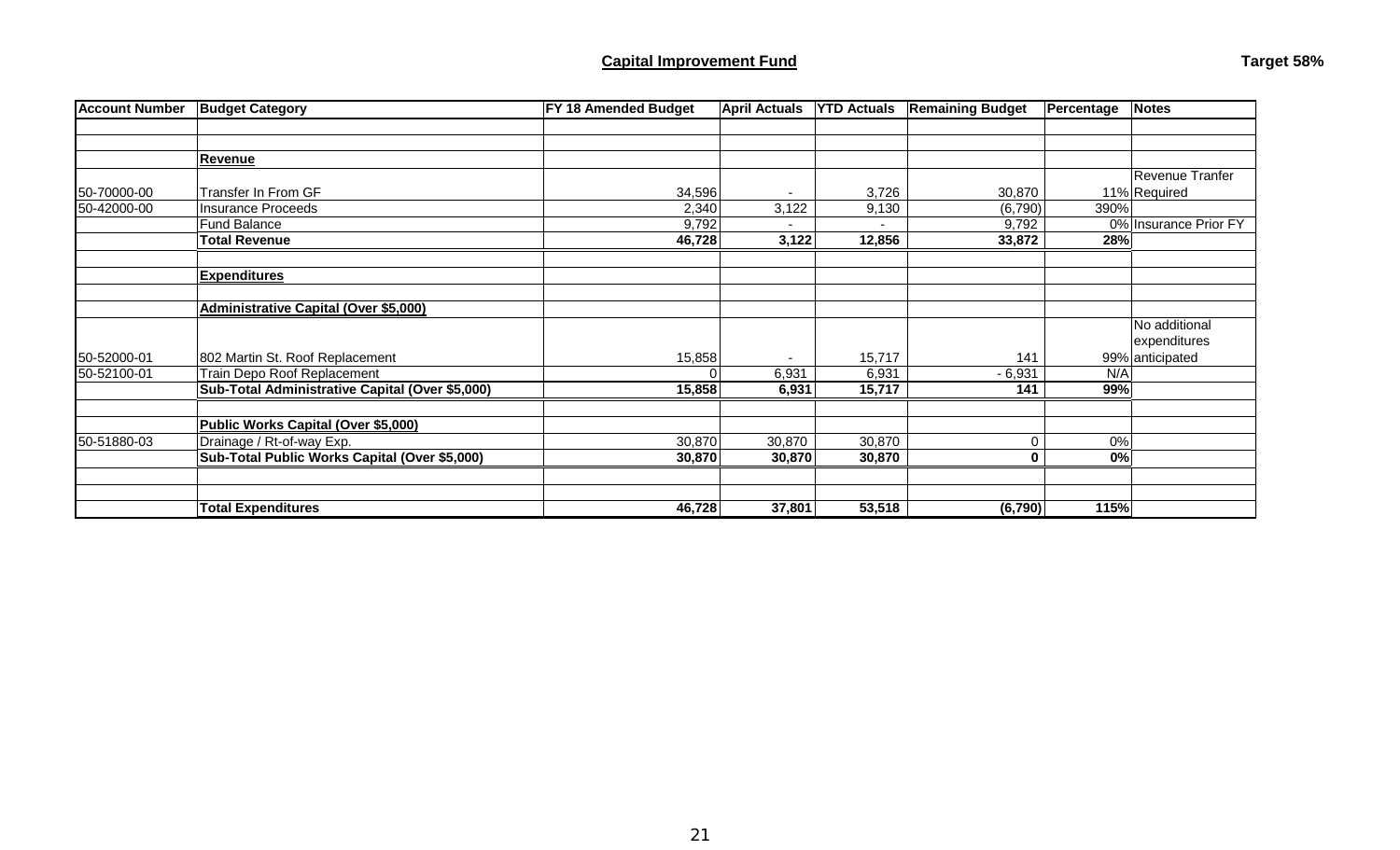| <b>Account Number</b> | <b>Budget Category</b>         | <b>Account Description</b>           | FY 18 Amended  | <b>April Actuals</b> | <b>YTD Actuals</b> | <b>Remaining Budget Percentage</b> |       | <b>Notes</b>                                |
|-----------------------|--------------------------------|--------------------------------------|----------------|----------------------|--------------------|------------------------------------|-------|---------------------------------------------|
|                       |                                |                                      | <b>Budget</b>  |                      |                    |                                    |       |                                             |
|                       | <b>Court Security Fund</b>     |                                      |                |                      |                    |                                    |       |                                             |
|                       |                                |                                      |                |                      |                    |                                    |       | <b>Citations</b><br>trending<br>higher than |
| 60-42350-00           | <b>Fines</b>                   | <b>Court Security Citations Rev</b>  | 13,694         | 1,959                | 14,865             | $-1,171$                           |       | 109% budgeted                               |
| 60-50491-05           | <b>Salary and Benefits</b>     | <b>Officer Salary</b>                | 13,694         | 0                    | $\Omega$           | 13,694                             | 0%    |                                             |
|                       | <b>Court Technology Fund</b>   |                                      |                |                      |                    |                                    |       |                                             |
| 70-40000-00           | Miscellaneous Revenue          | <b>Bank Interest Revenue</b>         | $\blacksquare$ | $\Omega$             |                    | N/A                                | N/A   |                                             |
| 70-42350-00           | <b>Fines</b>                   | <b>Court Tech Citations Revenue</b>  | 5,288          | 201                  | 1,994              | 3,294                              | 38%   |                                             |
| 70-50491-05           | Equipment                      | Court Technology Expenditures        | 5,288          | 2,228                | 2,228              | 3,060                              | 42%   |                                             |
|                       | <b>Donations Fund</b>          |                                      |                |                      |                    |                                    |       |                                             |
| 90-44000-00           | Donations                      | <b>Library Program Donations</b>     | 1,000          | 0                    | $\Omega$           | 1,000                              | 0%    |                                             |
| 90-44100-00           | Donations                      | Museum Donation Revenue              | 3,250          | 0                    | 3,250              | $\Omega$                           | 100%  |                                             |
| 90-41111-00           | Donations                      | <b>CSA Donation Revenue</b>          | $\Omega$       | $\overline{0}$       | 2,450              | (2, 450)                           | N/A   |                                             |
| 90-42111-00           | Donations                      | Kid Fish Donation Revenue            | $\overline{0}$ | 900                  | 2,100              | (2,100)                            | N/A   |                                             |
| 90-49991-00           | Donations                      | <b>Christmas in the Park Revenue</b> | $\Omega$       | $\mathbf 0$          |                    | $\Omega$                           | N/A   |                                             |
| 90-50740-11           | Donations                      | Library Program Expenditures         | 1,000          | $\mathbf 0$          |                    | 1,000                              | $0\%$ |                                             |
| 90-51980-01           | Donations                      | Christmas in the Park                | $\Omega$       | 0                    | $\overline{36}$    | (36)                               | N/A   |                                             |
| 90-51111-12           | Donations                      | <b>CSA Donation Expenditures</b>     | $\Omega$       | 700                  | 3,050              | (3,050)                            | N/A   |                                             |
| 90-52111-12           | Donations                      | Kid Fish Donation Expenditures       | $\overline{0}$ | 472                  | 472                | (472)                              | N/A   |                                             |
| 90-70000-00           | Donations                      | <b>Transfer to General Fund</b>      | $\Omega$       | $\Omega$             | (3,250)            | (3,250)                            | N/A   |                                             |
|                       | Leose Fund                     |                                      |                |                      |                    |                                    |       |                                             |
| 80-49820-00           | Miscellaneous Revenue          | Leose Revenue                        | 1,093          | 0                    | 1,086              | $\overline{7}$                     | 99%   |                                             |
| 80-50550-04           | Training, Dues and Memberships | Training                             | 1,093          | 206                  | 1,485              | (392)                              | 136%  |                                             |
|                       | <b>TIF Fund</b>                |                                      |                |                      |                    |                                    |       |                                             |
| 40-44240-00           | <b>Bond Proceeds</b>           | Bond Proceeds C00 Series 2017        | 1,165,425      | $\overline{0}$       | 0                  | 1,165,425                          | 0%    |                                             |
| 40-49300-00           | <b>Taxes</b>                   | Property Tax Revenue Chandler        | 29,634         | $\overline{0}$       | 18,252             | 11,382                             | 62%   |                                             |
| 40-44200-00           | Taxes                          | <b>Property Tax Revenue County</b>   | 22,138         | $\overline{0}$       | 13,129             | 9,009                              | 59%   |                                             |
| 40-44220-00           | <b>Taxes</b>                   | <b>Property Tax Revenue College</b>  | 6,284          | $\Omega$             | 3,805              | 2,478                              | 61%   |                                             |
| 40-50010-01           | <b>Debt Service</b>            | <b>TIF Debt Service</b>              | 58,056         | 53,083               | 53,083             | 4,973                              | 91%   |                                             |
| 40-50015-01           | Capital (Over \$5,000)         | <b>TIF Capital Expenditures</b>      | 1,165,425      | 26,850               | 406,261            | 759,164                            | 35%   |                                             |